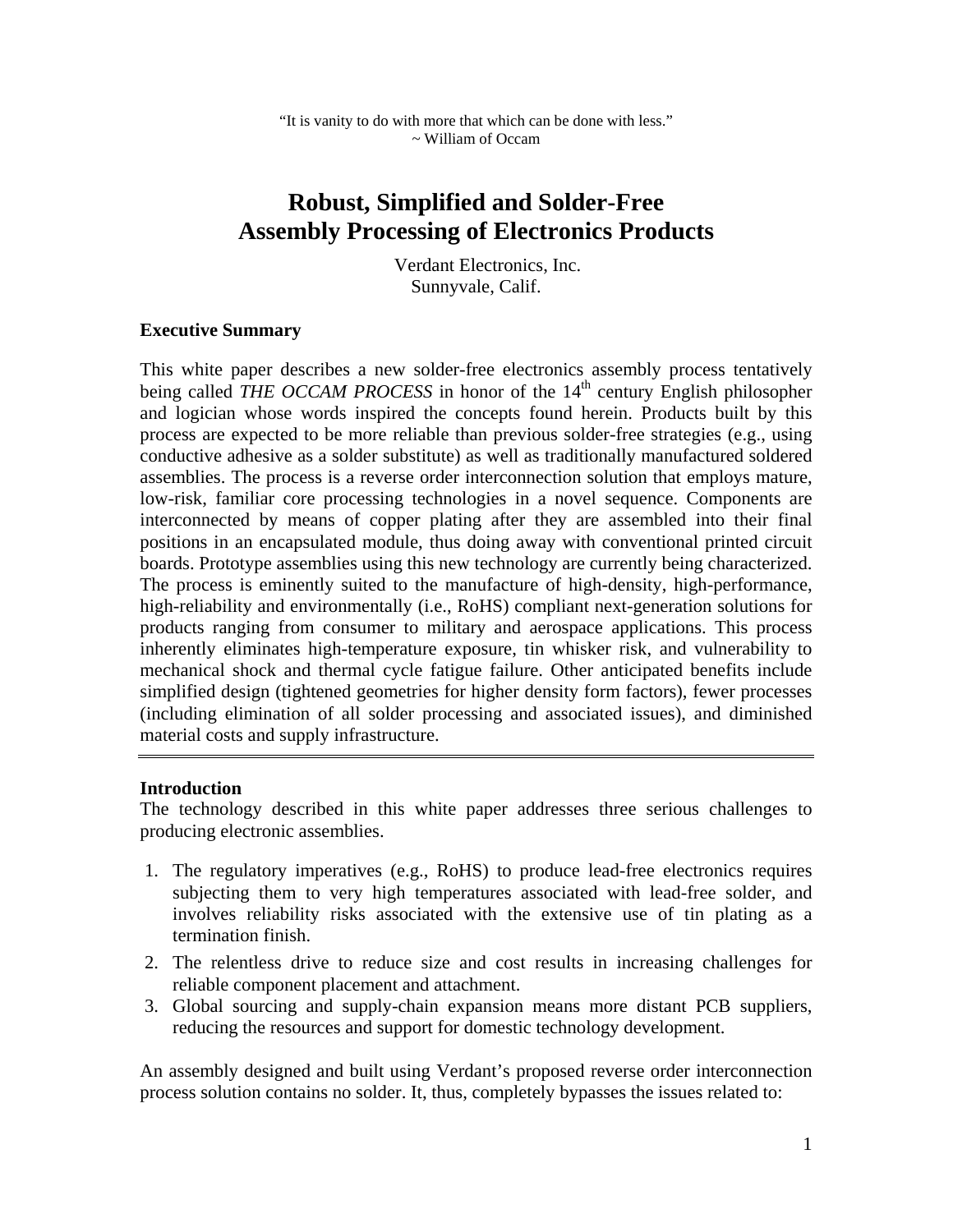- The high temperatures required for lead-free soldering
- Flux removal from tiny spaces where it is not easily removed
- Mechanical shock and thermal cycling reliability of solder connections.

See Appendix A for a further analysis.

The assembly's fully tested and burned-in packaged IC components are pre-encapsulated. Encapsulation completely bypasses the issue of whisker risk due to the presence of tin plating on component terminations. It also eliminates any concern about complete coverage by conformal coating (for which there is now no need).

Though some embodiments of the technology can be used with traditional circuit boards, the more attractive assembly embodiments do not require a separately fabricated printed circuit board. It thus completely bypasses many of the issues related to supply chain management, inventory management, and design modification. Instead, the connections to the component terminations are created by copper plating to the exposed surfaces of the terminations arrayed across the encapsulated module's surface, with circuit layers created by either co-laminating or as has been done in the production of some bare die multi-chip and microprocessor modules in past years, the building up successive layers of circuitry. The interconnections can be redesigned as needed up to the moment they are made. Connections between layers are made during either the build-up or co-lamination, so there is no high-aspect-ratio via drilling. These assemblies are expected to be low cost and amenable to in-place thermal enhancements, EMI shielding, embedded electrical and optical components, and more.

### **Process overview**

The Occam process is a reverse order interconnection process that employs mature, lowrisk, familiar core processing technologies in a proven sequence. Components are interconnected by copper plating after they are assembled into their final positions. As illustrated in Figure 1, a conventional circuit board is not required, nor is solder.



**Figure 1** Graphic comparison of conventional SMT processing and the new approach. Note the implicit compression of supply chain and manufacturing cycle time.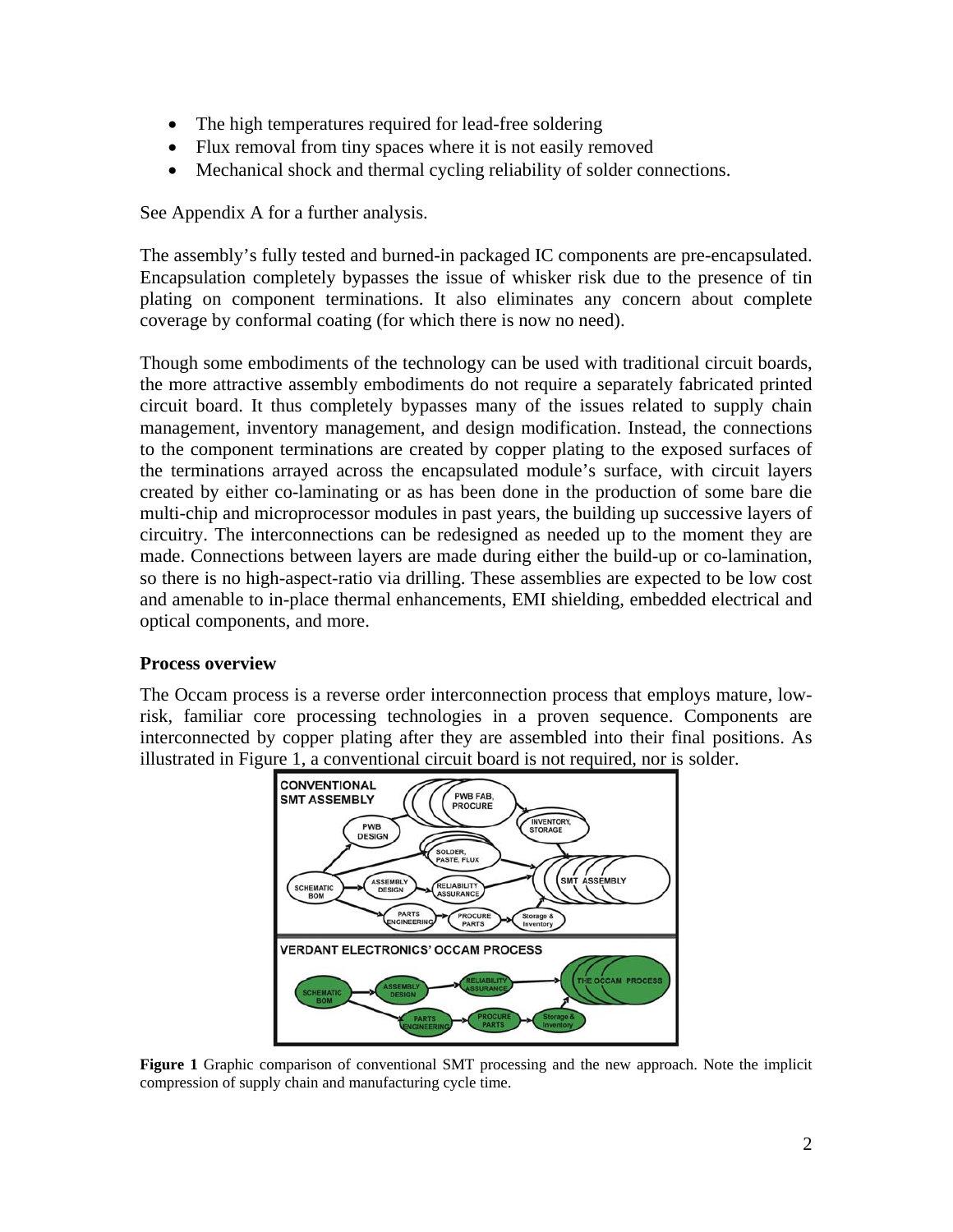In the build-up approach the conventional sequence of creating the interconnecting pattern between termination points (board fabrication), assembly and connection is reversed so that the sequence is simply assembly then interconnection.



Final assembly circuits not needed for interconnection are protected with insulation

**Figure 2** Basic process for a single component layer construction. Secondary operations and various enhancement options are not shown.

For purposes of comparison, in conventional electronic assembly, components are placed on board lands and temporarily immobilized by the contact between the terminations and pre-deposited solder paste until the solder is reflowed to provide the permanent immobilization. In the present process, components are placed on a removable tacky film on a temporary or permanent base. The film and base temporarily immobilize them until the structure is encapsulated. The entire array of tested and burned-in components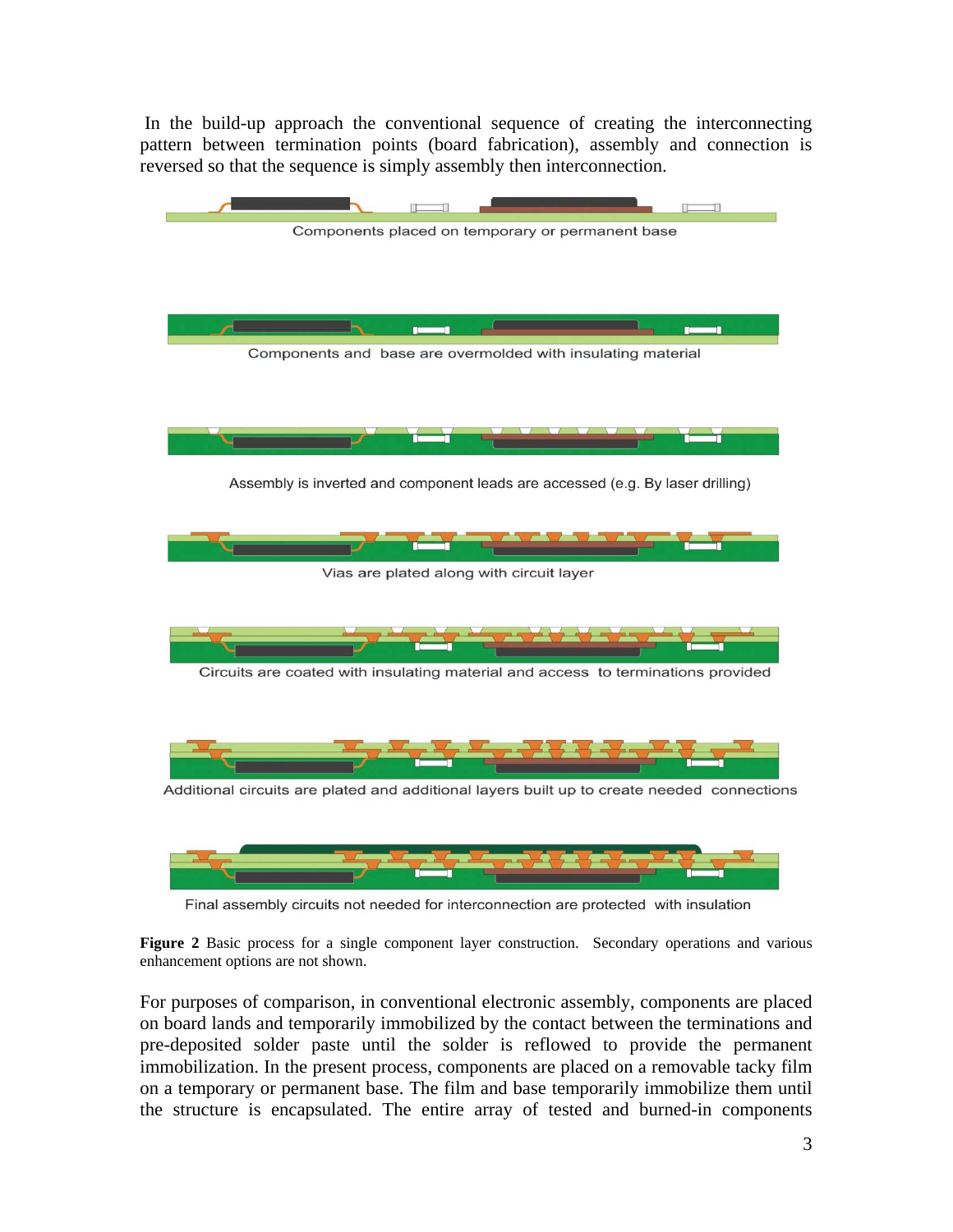thereby becomes a monolithic assembly, with each component now permanently immobilized by every part of it. The bottoms of these terminations can be exposed by removing the temporary base and film or by making holes in a permanent one by such means as mechanical abrasion, water-jet material removal, or laser ablation.

The assembly is now ready to be metallized with copper using standard printed circuit additive (build-up) processing methods, with circuit patterns created to make the required interconnections between leads of all of the components. In most cases, more than one layer will be required, so an insulation layer is placed over it and the process is repeated until all required interconnections are made. See Appendix C for views of prototypes.

The final circuit layer can be connected to whatever user interfaces, displays and power connections are required for operation, and then coated with a conformal or rigid protective insulator layer. Where two layers of components are required they can be stacked and joined back-to-back with a central support, which could include various heat spreader constructions.

Figure 3 provides an example of a more advanced structure. Stacking and interconnection of assemblies from one side to the other can be accomplished by interconnection pins inside the assembly either individually as shown or in arrays. Interconnection between sides can be augmented by various connector structures or flex circuits as well. Note that these graphics do not show any of the thermal-management, optical interconnect, EMI, connector, 2nd-side, and odd-form enhancements that are enabled by this process.



**Figure 3** Stacking and interconnection of assemblies from side to side can be accomplished by interconnection pins inside the assembly either individually as shown or in arrays. Interconnection from side to side can be augmented by various connector structures or flex circuits.

# **Discussion**

Verdant Electronics' nontraditional concept involves the elimination of solder from the assembly process. The notion of eliminating solder is not new, but the previously proposed means to do so (e.g., replace with conductive adhesive) have not been accepted by the market, presumably because of difficulties in operation or lack of reliability.

While Verdant's solution is likely to be viewed early on by some as impractical at first because solder has always been the de facto standard for electronic assembly, those skilled in the technology of electronic assembly will recognize that is both possible and practical in view of the prior work in building much more complex and challenging multichip modules and IC packages using bare die. All of the materials, equipment and processes required to implement the process are available and operational today. The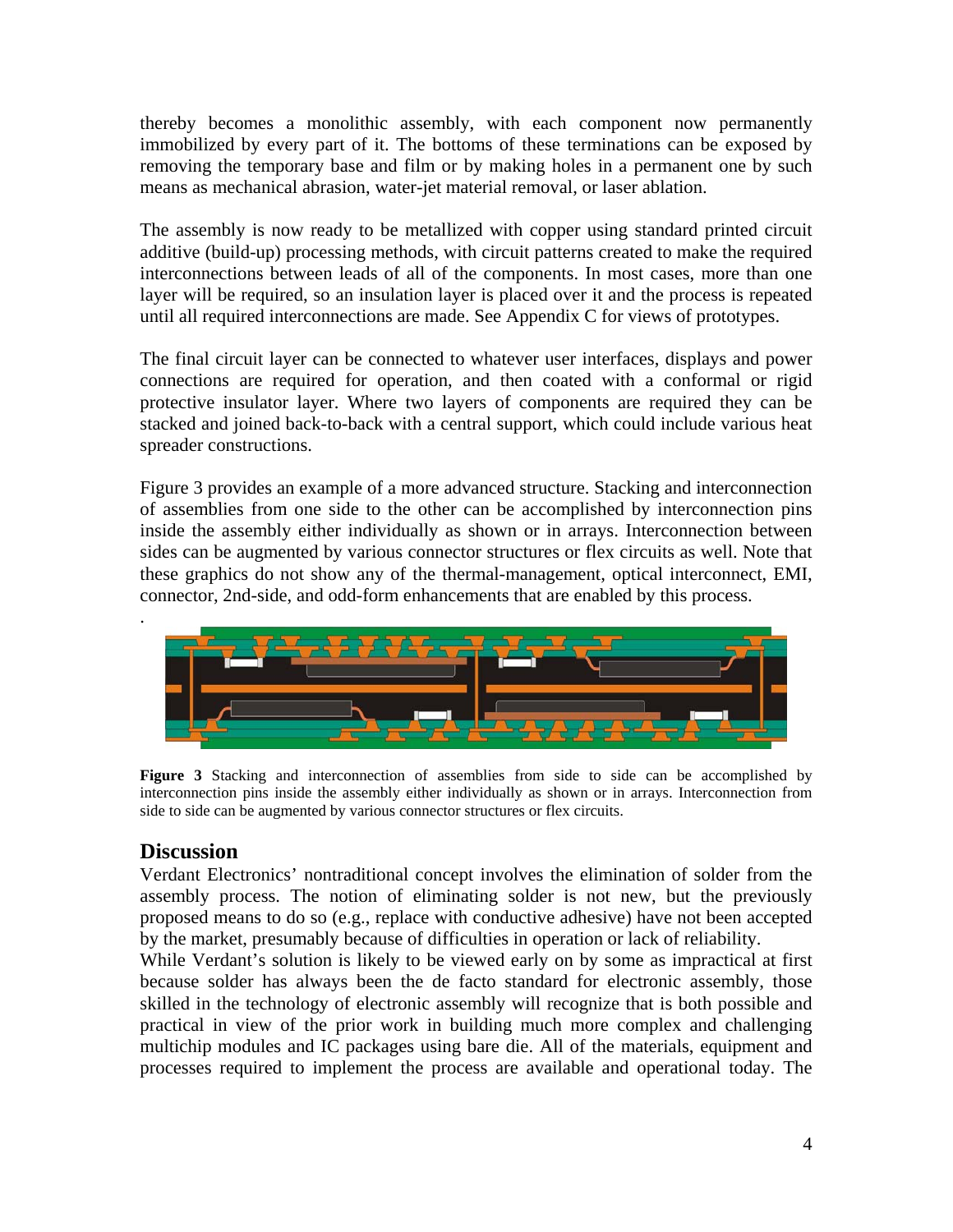biggest change to the assembly factory will be simply the importing of a mature process of additive board fabrication.

Because the process does not entail exposure of the assembly to the high temperature needed for reflow soldering, component moisture sensitivity level (MSL)--which is a measure of the risk of component damage due to explosive outgassing of absorbed moisture in the package during soldering--ceases to be a concern. All components can be treated as if they were MSL-1, which means that they do not require dry storage, special handling or recordkeeping. The process also allows use of components that are not capable of withstanding lead-free soldering temperatures (aluminum electrolytic capacitors, optoelectronic devices, connectors, etc.)

As with a standard printed wiring board, the interconnect structure still must be designed and fabricated, but some of the constraints are relaxed. There is no need for large component pads or lands for soldering, simplifying routing (see Appendix D). This allows a higher circuit density and hence a reduction in the number of layers needed. There is no need for drilling high-aspect-ratio vias all the way through the assembly as special structures have been anticipated to address the need when faced.

Also, eliminating the printed circuit board avoids many of the less obvious costs such as supply-chain management (vendor qualification, lead-times, incoming QC, etc.), testing, inventory management, protective storage, bake-out, handling, etc. Because the interconnection is not created until after assembly, the design can be modified as needed with no need for drills, fills and jumper wires. It is anticipated that the finished product will be totally encapsulated with a tough and properly CTE-matched epoxy or other material and, hence, be quite rugged.

In sum, the improved approach to assembly offers the OEM a new choice for producing products that should prove a highly reliable and cost effective approach to electronic assembly, while, as an added benefit, the products will not only comply with RoHS requirements but will actually be far more environmentally friendly than solderassembled products. See Appendix B for a tabulated summary of process and product benefits of the Occam Process.

# **Development, qualification, and adoption**

Work is currently underway to develop the Occam Process from end to end. For example, several technical process and materials issues, workmanship attributes, inspection protocols, etc, associated with optimized and tailored interconnection options, need to be resolved, and are currently under development and investigation. These include:

- Refined definition of the encapsulant and its properties, particularly its shrinkage and CTE.
- Refinement of the manufacturing preparation steps: planarization, metallization, pretreatments, cleaning, etc.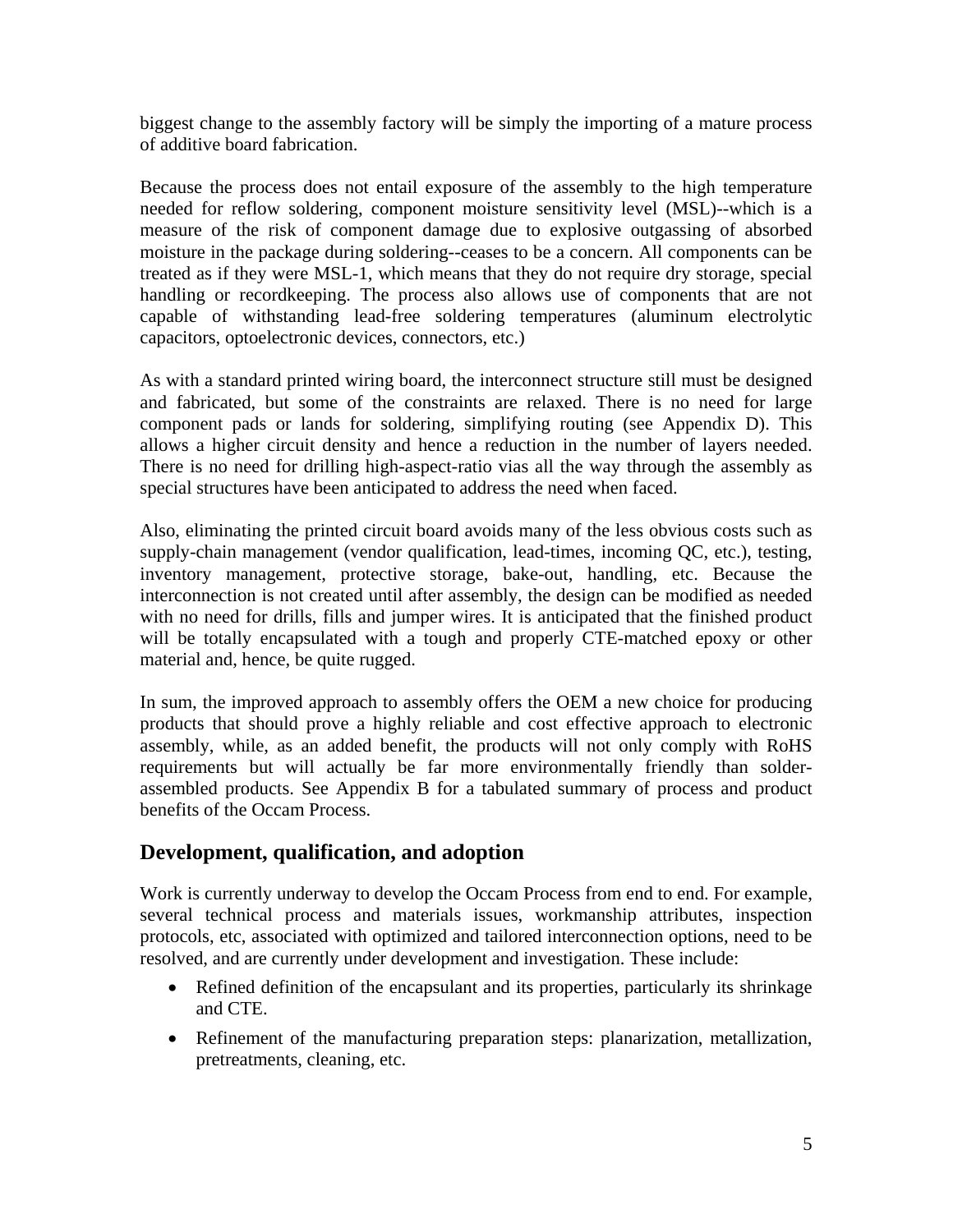- Refinement of the placement/positioning process, exploring the use of fiducials and true-position feedback.
- Refinement of the process to expose the terminations after encapsulation.
- Refinement of the build-up interconnection steps, including tailoring of the materials and processes.

Full qualification of the process and product will obviously be required but it is anticipated that there will be a number of willing participants among military product developers. Military suppliers and customers have been profoundly impacted by the wholesale move to lead-free electronics. Though they themselves are exempt from legislated lead-free requirements, military product developers are finding themselves increasingly unable to procure components with the tin-lead solder finishes that they know are reliable. See also the discussion in answer to Question 18 below.

Because solder joints are known as one of the "Achilles' heels" of electronic assemblies, their elimination--enabled by the improved manufacturing technology--will cause highreliability electronics product developers to want to evaluate it promptly. If it surpasses traditional assembly methods in terms of reliability alone, they should rapidly adopt the approach.

# **Business Considerations**

Verdant management is acting along a dual path.

- 1) **Technical** Development of testable, fully-functional assemblies using tested and burned-in packaged IC components and discrete devices, to continue and accelerate performance and reliability testing is underway. These assemblies will provide increasingly complex circuitry and performance, subjected to harsher and more in-depth protocols as well as regimens directed to MIL-aero qualifications. Testing will include electrical performance under humidity, temperature resistance, thermal cycling, solvent resistance, and vibration/shock performance. Further, process development using DOEs, or equivalent (as appropriate) is being planned, to define process targets and limits, materials characteristics, and QC/ workmanship attributes and acceptance thresholds.
- 2) **Business** Arrangement of partnerships with appropriate entities including those with allied or related technologies, in associated test, materials, equipment assembly, and product development/OEM firms, to create and qualify specific product assemblies. The intent is to demonstrate functionality and reliability to suit target product applications, as well as to create specimens for industry distribution for broad-based testing.

The process has been reduced to practice on a small scale using tested and burned-in IC components, and prototypes are being created and characterized (see Appendix C). While patent coverage action is underway for various attributes and structures the company seeks to work cooperatively with other like-minded firms to offer benefit to the industry.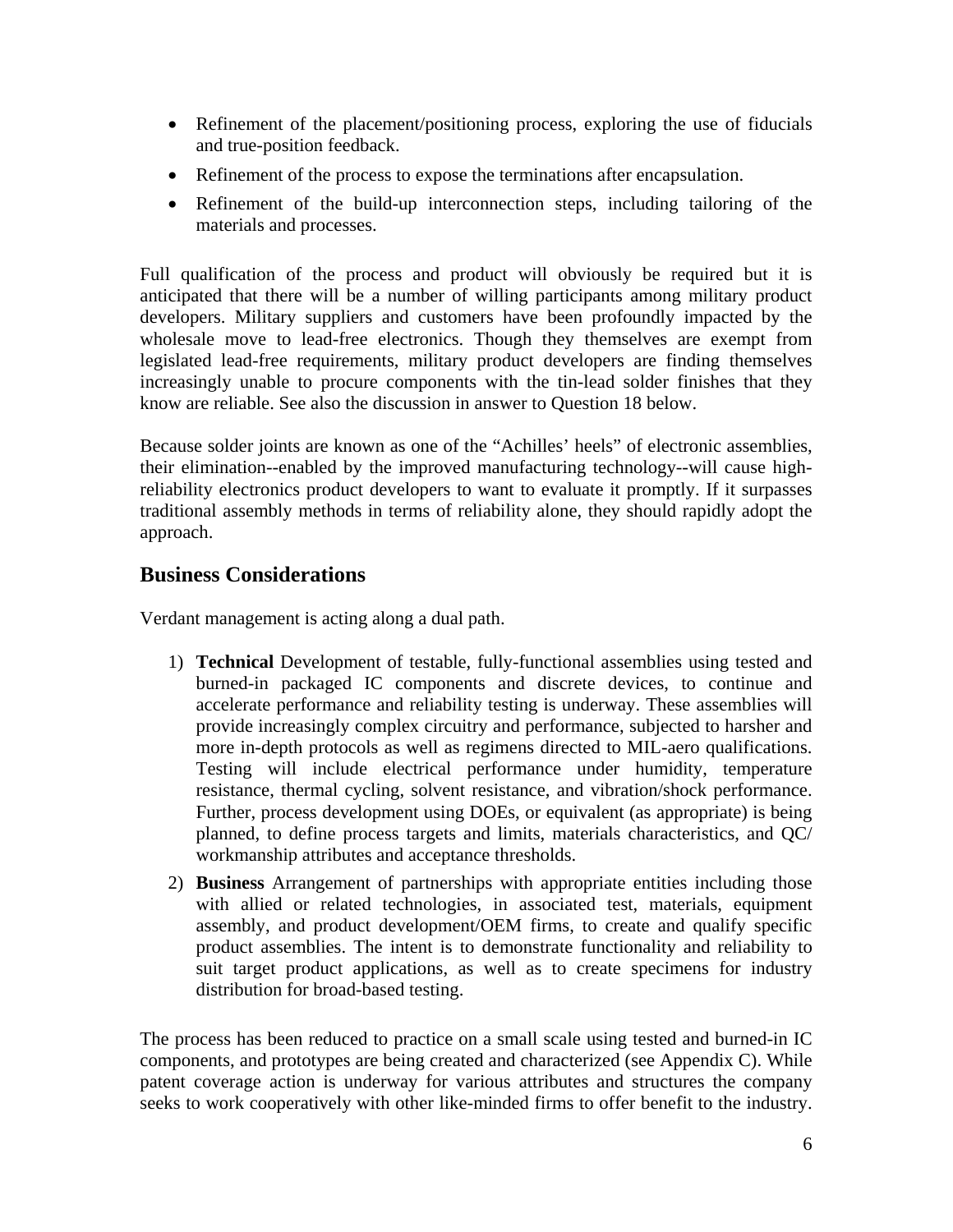The necessary process development work to establish materials and process targets and tolerance boundaries, as well as to create testable assemblies for qualification, is being planned.

In today's manufacturing environment, to be qualified and accepted, any process must be available from more than one supplier. Verdant realizes this, and will be receptive to licensing and cross licensing of its own and others technologies for two good reasons:

- 1. Business opportunities are attractive for all participants.
- 2. Equally important, the technology will offer the most environmentally friendly electronics available.

Dedicated to serving the needs of both the electronics industry and the environment, Verdant Electronics' management holds to the premise that it is possible to "do well, by doing good."

The terms for deployment have not yet been established but with those guiding principles, favorable arrangements can be anticipated. See also the discussion in answer to Question 8 below.

Verdant is in discussions with targeted partners and is actively searching out others to facilitate rapid and relevant development and qualification information. While no technology can be introduced overnight, it should not be difficult to implement either the present or future proposed solutions.

The technology has far-reaching implications. Instead of three different sectors for electronic manufacturing--PCB fabrication, components manufacturing, and assembly- there are just two (see Figs. 1 and 4). That is because printed circuit manufacture and assembly are essentially fused into one continuous manufacturing operation.

Such a solution will greatly increase control, and harness the revenue presently lost in supply chain management. A major [electronics supply chain management association](http://www.electronicssupplychain.org/) has stated:

"Billions of dollars in inefficiencies exist in the extended supply chain which few if any companies are able to identify, manage and capture on their own. This enormous value remains trapped up and down the chain and unlocking it would release billions of dollars to the ecosystem."

The technology greatly simplifies supply chain management by reducing to a minimum the number of items that must be managed.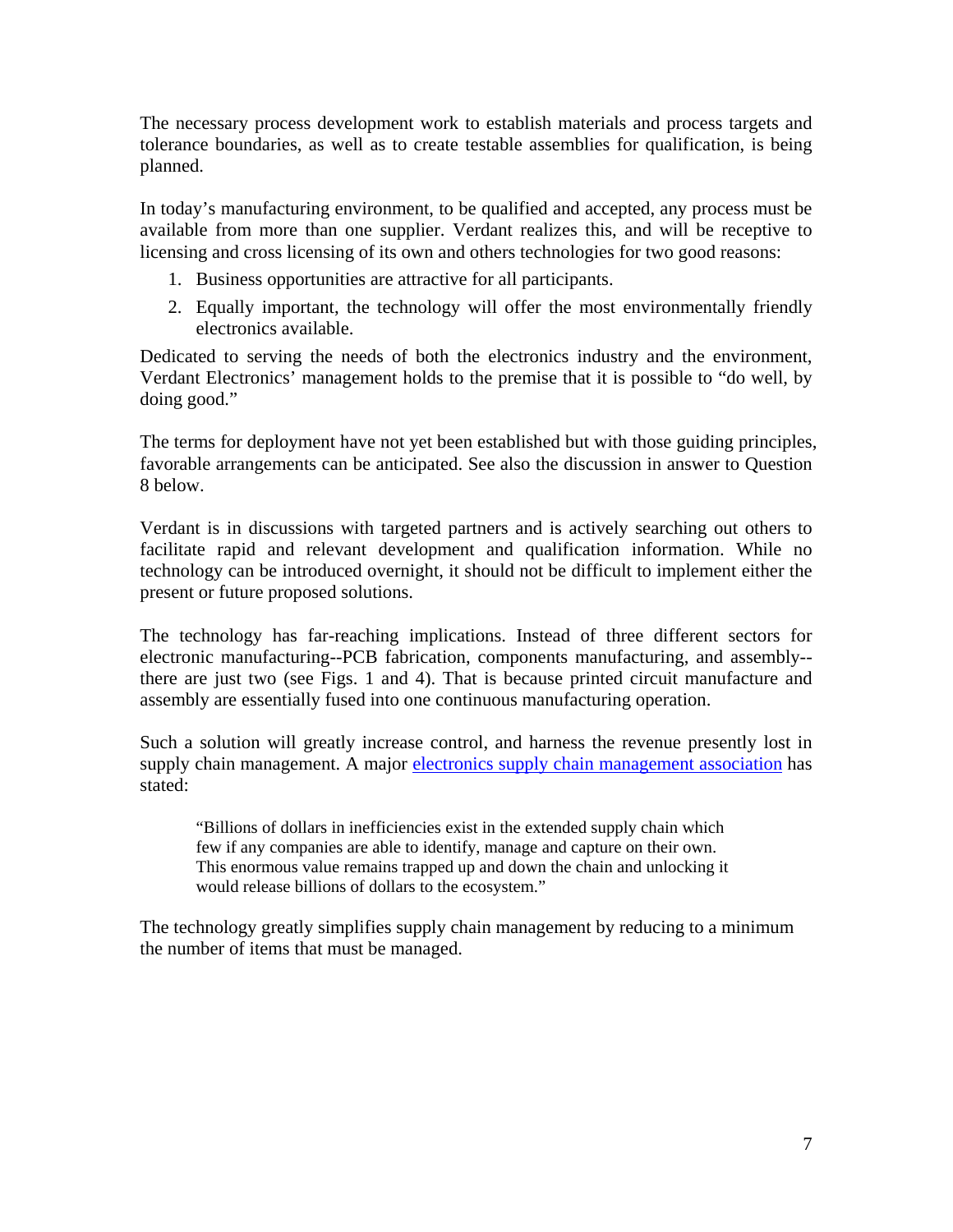

**Figure 4** The proposed solution reduces industry fragmentation and shortens supply chain and cycle time

The technology could have a significant impact in the area of military electronics as well. Asevidence are the words of a well known and widely respected researcher  $1$  from a military products company on the subject of RoHS:

As for problems brought on by RoHS, for those companies such as ours that build equipment not covered by RoHS, the biggest impacts are:

- Risk of tin whiskers on component terminations on components bought and built into our equipment, and components built into dual-use COTS (commercial off the shelf) equipment we include in our equipment – due to the presence of lead-free tin plating. (Our mitigation strategy is to require the use of conformal coating on assemblies, with the assumption that there will be lead-free tin.)
- Prospect of non-availability of components we need that are not available with any finish other than lead-free tin. (Our mitigation strategy is to require designers to submit a non-standard part request explaining why the part is needed and assessing the whisker risk.)
- Lack of backwards compatibility of SAC BGAs i.e., with tin-lead solder.
- Prospect of non-availability of BGAs we need with tin-lead solder balls.
- Prospect of receiving and accepting of SAC BGAs due to our error or our supplier's error.
- Prospect of someone in our organization signing a contract to deliver leadfree equipment without understanding the enormous implications.

Considering this list of concerns, it is evident that there is need to find and evaluate any promising solution that might mitigate such concerns at any level. This new technology,

 $\overline{a}$ 

<span id="page-7-0"></span><sup>&</sup>lt;sup>1</sup> Gordon Davy, Northrop Grumman Electronic Systems, posted to the IPC Leadfree email forum.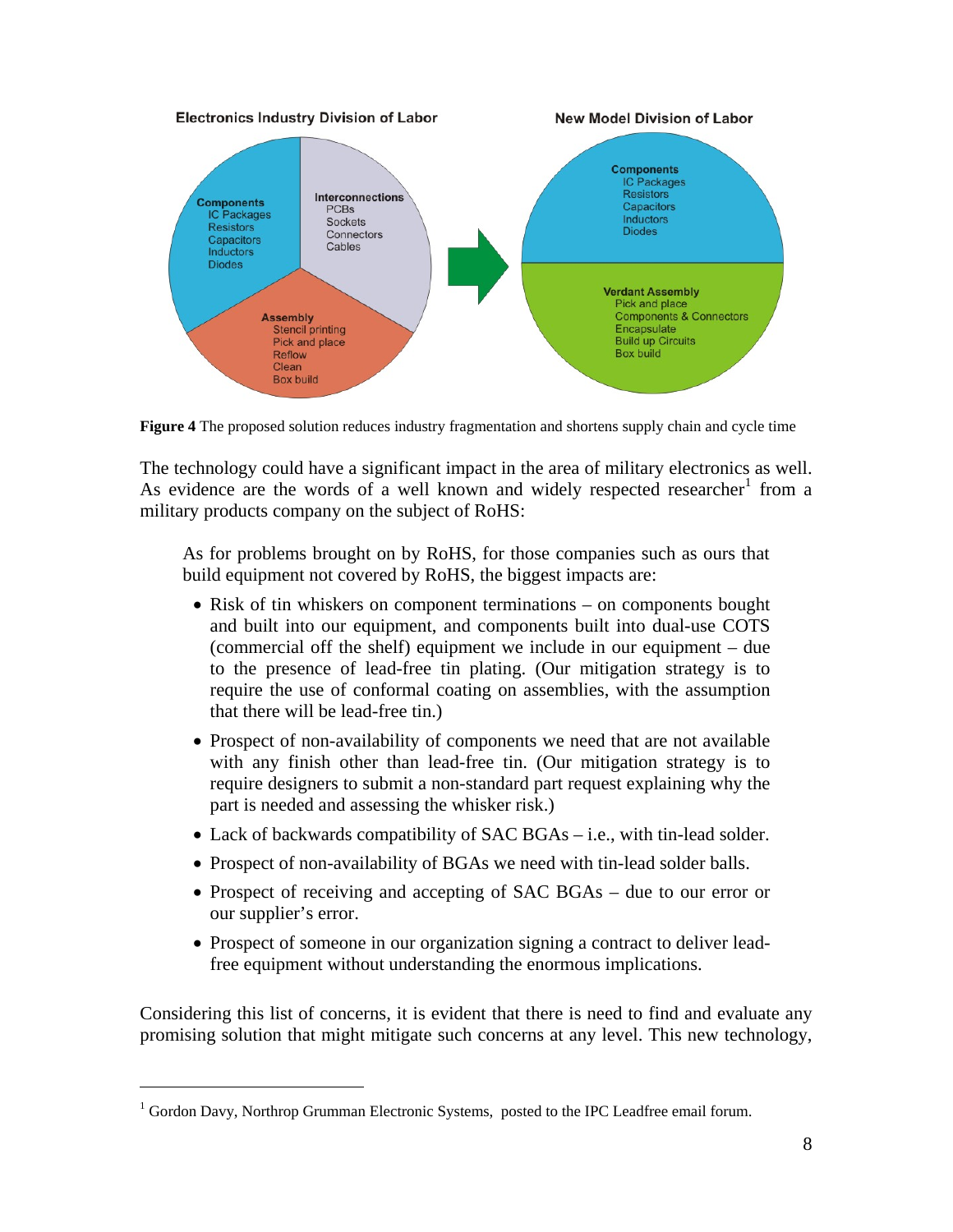targeted at the macro level problems of the electronic assembly industry, has the potential to address them all.

If broadly adopted by OEMs seeking to create less expensive, more reliable, and also more environmentally friendly electronic products, the resultant products could ultimately have significant impact on several business segments. Here are some examples (see also the discussion in answer to Question 13 below):

- The electronic solder industry, along with associated providers of flux, cleaners, stencils, etc., will feel the reduced demand.
- The EMS industry will adopt the technology to meet OEM demand.
- The conventional PCB fabrication industry and its laminate suppliers could decline over time as demand for conventional PCBs is displaced by new assembly capability.
- The tin industry, supported by global surface-mining enterprises, will be negatively impacted to the extent that tin is used to make solder for electronics. In the opinion of many knowledgeable environmentalists, a reduction in the use of tin solders for electronics is very desirable because it reduces mining and the energy of refining and soldering.

On the upside, the environment will benefit and so will the suppliers and consumers of high functionality electronics, particularly those seeking to make and buy products and applications that are mechanically robust, highly reliable and environmentally friendly.

See the Q & A section below for more in-depth discussions.

### **Benefits Summary**

The benefits of the proposed technology compared to conventional SMT technology, arise from several fundamental differences:

**No solder required or needed –** the Occam Process eliminates all the well-known and troublesome issues associated with SMT solder joints. See Appendix A for a view of the workmanship / design issues associated with any solder joint. More immediately, sidestepping the lead-free issue is a major additional bonus. The global electronics manufacturing services industry is approximately 115 billion dollars annually and has been reeling from the EU RoHS legislation.

The cost of lead-free solder assembly (preparation, yields, energy, reliability) is significantly greater than for traditional tin-lead solder assembly. This impacts the bottom line of the EMS provider and the OEM. The new approach offers the OEM a new choice for producing products that not only comply with RoHS requirements but which are truly more environmentally friendly and, moreover, should prove to also be the most reliable and cost effective approach to electronic assembly yet devised.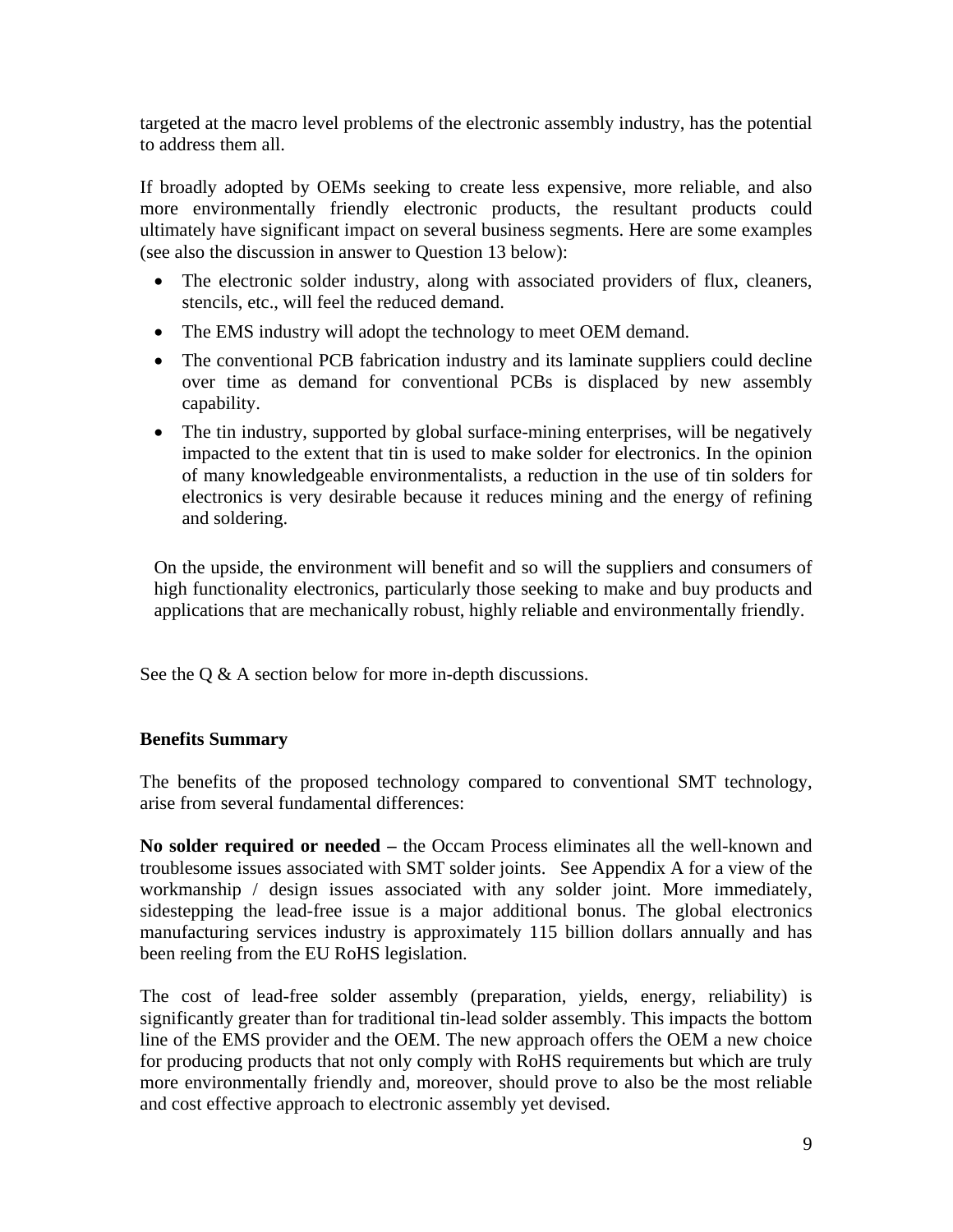Perhaps most important is the fact that the technology can be implemented almost immediately. All of the materials, equipment and processes required to implement the technology are available and operational today. Appendix E provides a long list of benefits. Certainly avoiding costs of all solder materials as well as capital processing equipment will be a substantial benefit but so also is there significant potential for energy savings--perhaps 2 to 3 billion kWh per year by the elimination of the solder reflow process and baking equipment. In the USA the average cost per kWh is approximately 10 cents so the savings potential is significant.

Note that lead-free brings with it a series of "green" PCB requirements, impacting not just finishes, but also internal PCB construction materials. The improved technology renders all that moot. Another bonus arises from the new approach's benign thermal conditions, in contrast to the high-temperature excursions to 250°-270°C required for lead-free assembly. Thus, all components default to MSL-1 (moisture sensitivity level 1, the lowest level of concern where no pre-baking of components is required prior to assembly). This new low-temperature processing enables use of conventional inks, sleeves, wires, coatings, standoffs, connector bodies, etc

**No PCB required -** Eliminating the printed circuit board circumvents the whole spectrum of circuit-board challenges and costs, including PCB design, supply-chain infrastructure (vendor qualification, lead-times, incoming QC, etc), testing, inventory, protective storage, bake-out, handling, etc. It is recognized that, while traditional PCB fabrication is eliminated, some of the equivalent elements must be put in place to provide the build-up process. This will be a substantial task, but one which requires no discovery or invention because such processes are well-known and understood today. Moreover there are alternative embodiments of the technology in development which can bridge the transition period.

**Total encapsulation -** The finished product will be totally encapsulated with a tough epoxy or other material, properly CTE-tailored, with proper internal adhesion-appropriate mechanical and electrical properties, short- and long-term reliability. It is expected to be exceedingly robust. Further, depending on enhancements, desired thermal, ESD, EMI, and barrier properties can be achieved. See Appendix C for views of prototypes.

**Ease of design and circuit routing -** Direct copper-to-copper build-up technology does not require the large internal circuit capture lands required in conventional circuit-board construction, freeing up significant real estate for additional circuit routing and a reduction in layers. Therefore, much higher density circuitry can be achieved and, at the same time, layer count can be reduced. See Appendix D for examples of routing advantages.

#### **Questions and Answers**

**1) Build-up technologies require very high yields at each step. Is the technology mature enough to risk entire assemblies?**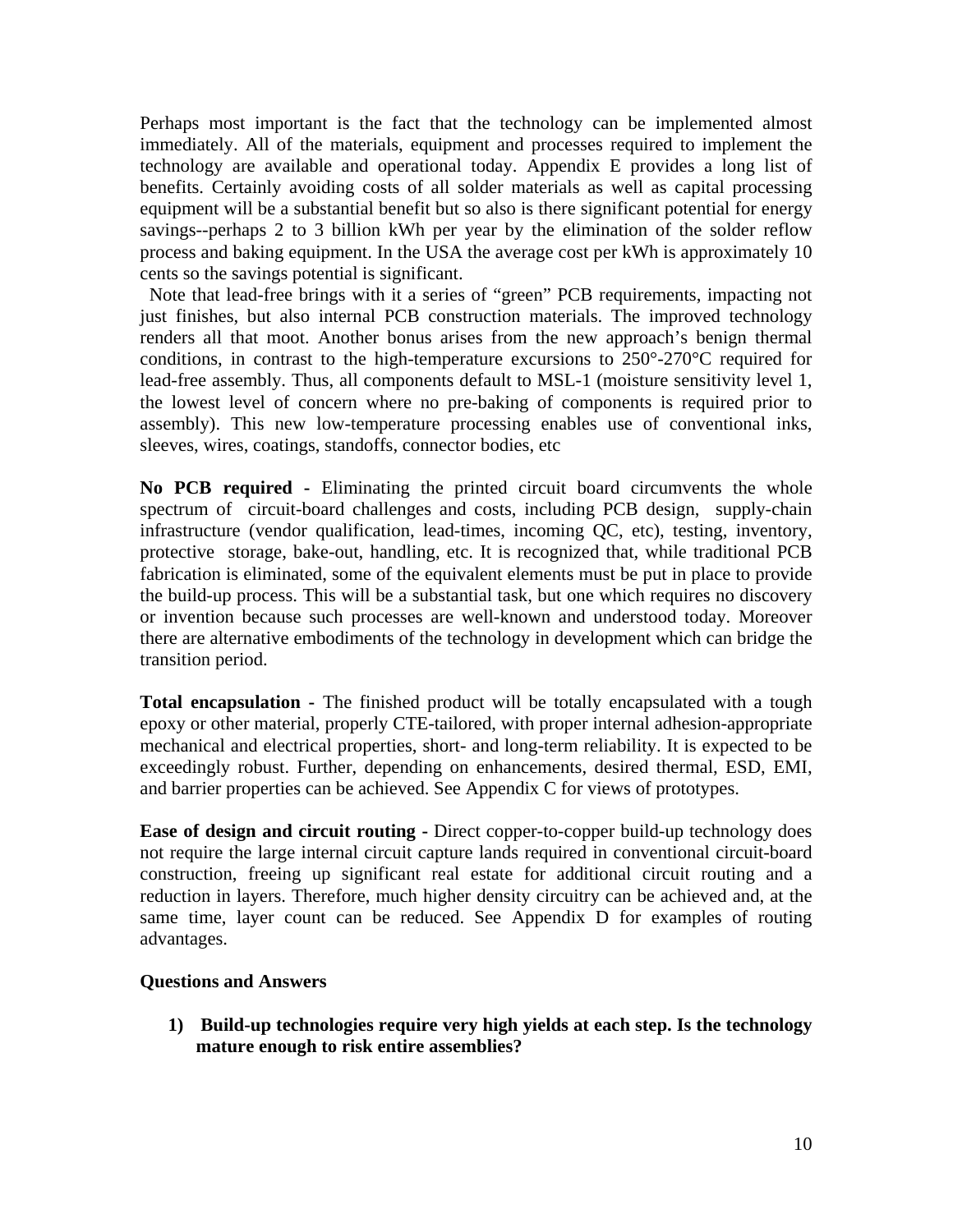**Answer:** Yes. [Build-up technology,](http://www.westwoodpcb.com/_pdf/1 Introduction to HDI.pdf) used in substrate fabrication and the creation of high density interconnect (HDI) IC packages, is very mature. Moreover, some of the concepts being proposed for creating solderless electronic assemblies of tested and burned-in IC packages are used in the creation of IC packages themselves; plated contacts are made to terminals on the unprotected IC, which are often of unknown or uncertain quality. These IC package assemblies pass high-temperature soldering requirements when soldered to the board. This provides heritage evidence that the process, as applied to Level-2 assembly, should provide adequate reliability. With the new interconnection approach the yield should be equivalent to or even better than IC packaging yield, which is much better than solder joint yield. The feature sizes and material set and robustness of interconnection interfaces makes it possible to produce highly reliable products.

#### **2) Are materials available that are suitable for encapsulation? Have any materials been qualified?**

**Answer:** Yes. Several off-the-shelf [materials](http://www.loctite.com/int_henkel/loctite/binarydata/pdf/encapsulants_LT-4145_Final_0306051.pdf) appear suitable. Requirements for encapsulants include dimensional stability, resist excessive shrinkage resistance, good insulation, low moisture uptake and outgassing, and having a CTE approximating the CTE of common components (e.g., copper  $\sim$ 18ppm/ $\degree$ C), plus all the appropriate mechanical properties. Material developers have a long history of producing such products. It is anticipated that this target property balance will be feasible. Qualification depends on the application, but coatings and potting materials tailored for successful harsh MIL-aero and under-the-hood applications have been available for years. No problems are anticipated in finding and demonstrating suitable solutions.

#### **3) Can the improved technology accommodate all types of SMT packages?**

**Answer:** Yes. Early prototypes were created using a range of components, various QFPs, TSOPs and QFNs (see Appendix C photos). A second prototype was produced using BGAs, which were planarized to become LGAs. An attractive feature of Verdant's improved approach is its suitability for the LGA and QFN packages. These are attractive from a design perspective (high performance and high density), but are also most prone to opens and solder-ball shorts because of constrained solder-joint geometry and difficulty of inspection. The technology enables more separation to minimize shorts and/or additional routing clearance and topology. Verdant will work closely with package developers to define the types of package that will work best. A Southern California startup, [Mirror Semiconductor,](http://www.mirrorsemi.com/) is developing a concept for IC packaging that will very likely be able to take synergistic advantage of the concepts proposed herein. The technology is also favorable for use with the advanced IC packaging concepts disclosed by [SiliconPipe, Inc.](http://www.siliconpipe.com/) That company's OTT (Over or Off the Top) and SSP (Stair Step Package) concepts offer highest performance as well as lowest cost options available today. The new solution enables and is readily adaptable to interconnection of these cost-effective, high-performance package technologies.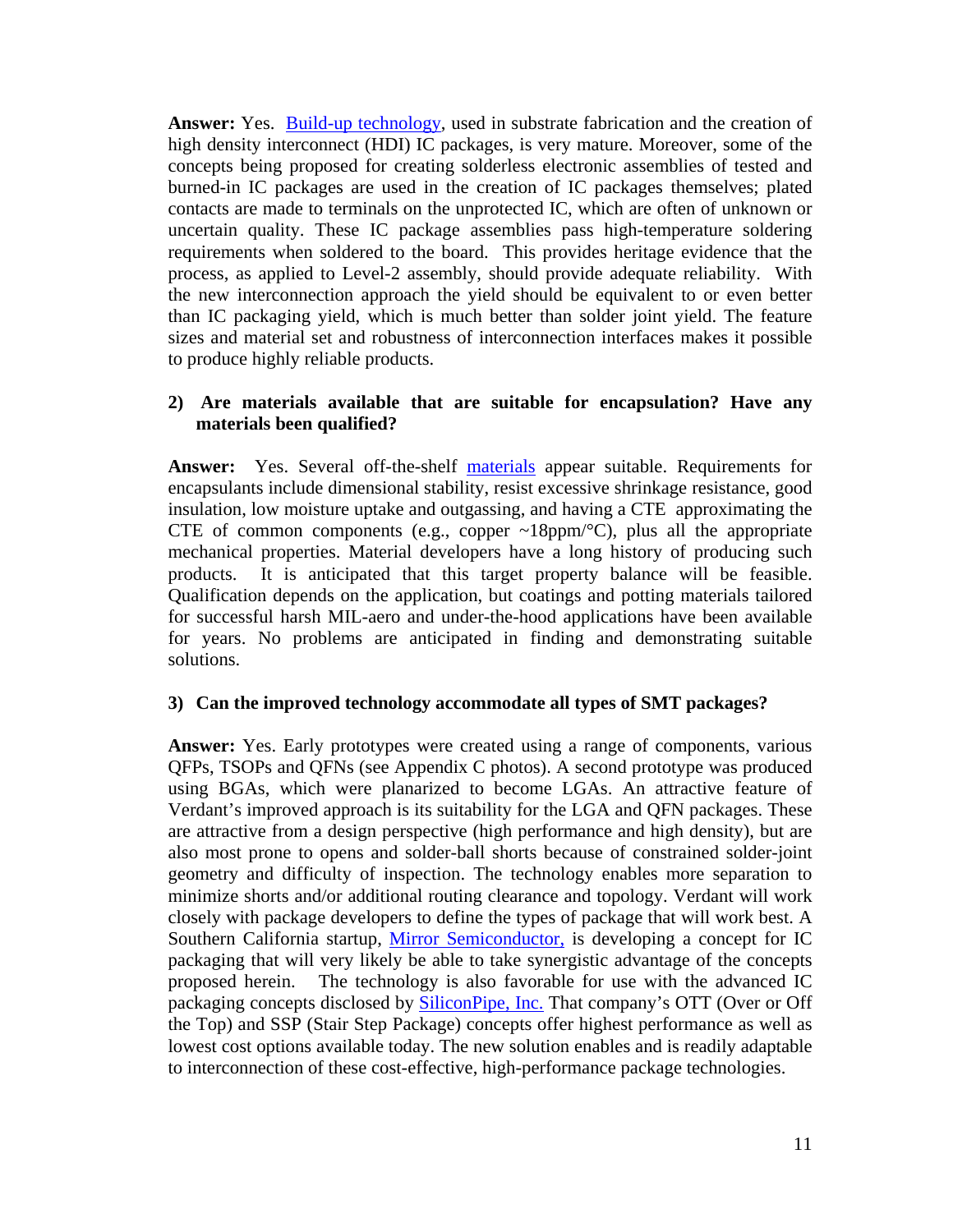### **4) How critical is IC package lead coplanarity?**

**Answer:** Coplanarity is important but it is not a "show stopper." Several lead conditioning options within the technology are available; the process using laser drill feature access should accommodate any small variation in lead heights. Note that all the conventional solder-joint problems encountered in conventional SMT processing (placement, solder-gap, tomb-stoning, pad-land match, registration, starving / excess solder, voiding, cold/disturbed, etc) are non-existent in the improved technology.

### **5) ESD is a growing concern; can the technology provide solutions?**

**Answer:** The answer is yes. Emerging technologies for ESD protection appear to be well-suited to circuit protection. A leading company in ESD technology is Electronic [Polymers, Inc.](http://www.electronicpolymers.com/) A cooperative relationship between EPI and Verdant and technologies is expected to yield the most ESD-immune product technology on the market today.

### **6) Have other solderless possibilities been explored?**

 **Answer:** Yes. Alternatives have been discussed for many years, with essentially no success to date. Uni-ax elastomeric connectors showed some niche promise but had difficulties. Conductive adhesives serve limited tasks of development, cuts-and jumps and breadboarding. In every case, however, solder has remained the process of record and interconnection to a separate printed circuit was required.

### **7) Can the improved technology offer thermal management solutions?**

**Answer:** Yes. This technology appears ideally suited for thermal management options. Heat spreaders, phase-change systems, heat-sinks, and even heat pipes can be placed directly on top of or between components prior to assembly and will become a part of the assembly itself. This is because there is no concern about getting cold solder joints as would be the case for standard processing. Many prospective solutions (such as integration of a heat spreader) can be designed-in early in parts engineering to take advantage of placement and proximity potential with the improved approach. Similarly, it is anticipated that the component package itself can be optimized (i.e., to bypass the solder ball placement step). Further, advanced materials development is proceeding elsewhere that will offer electrically-insulating encapsulants that also have high thermal conductivity, possibly enabling other thermal-management solutions.

### **8) Will multiple sources of the technology be available?**

**Answer:** Yes, that is anticipated. In today's manufacturing environment, to be qualified and accepted, any process must be available from more than one supplier. Verdant realizes this, and encourages licensing for two good reasons: business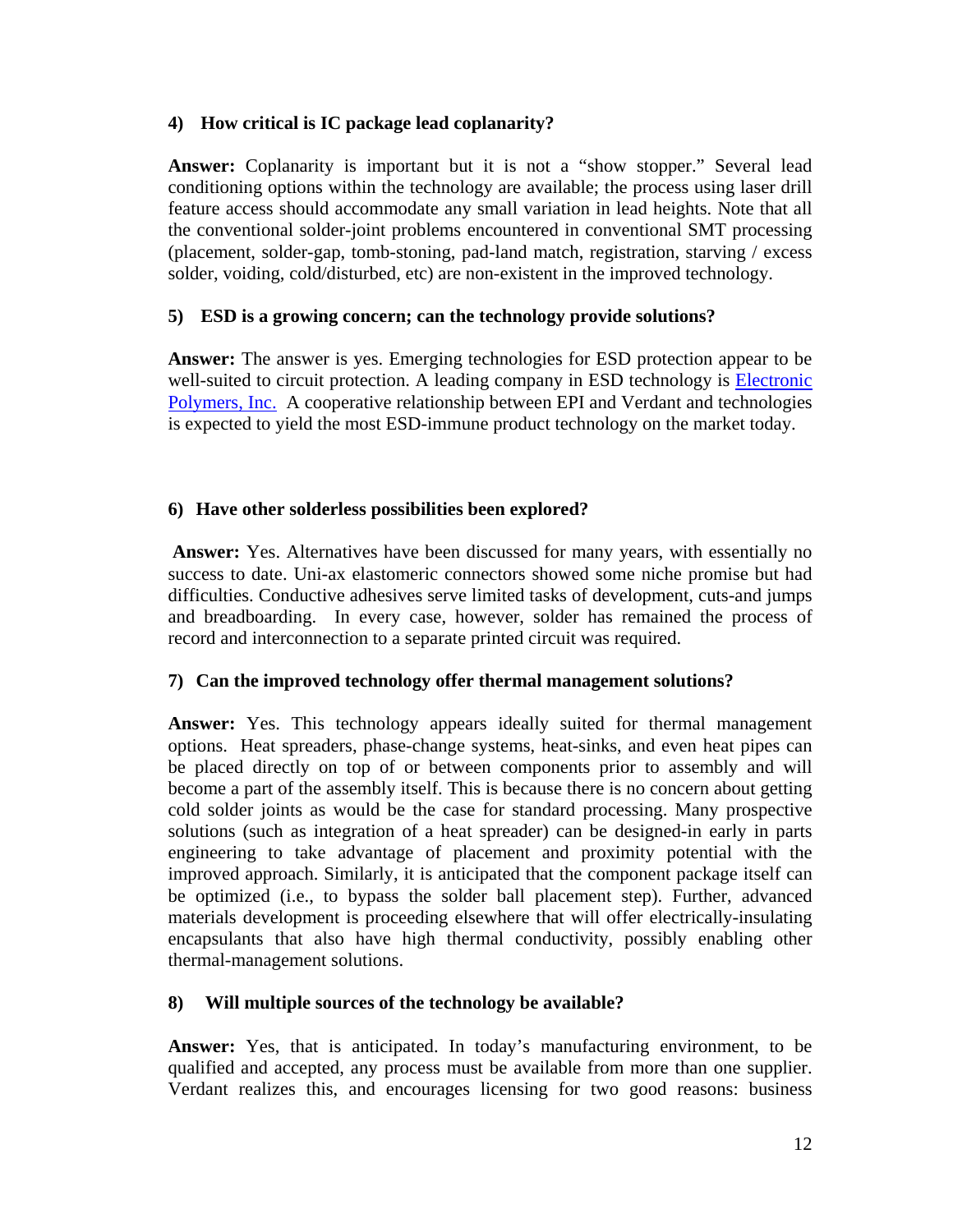opportunities are attractive, as discussed above, and, equally important, because the technology will offer the most environmentally-friendly electronics available. Dedicated to serving the needs of both the electronics industry and the environment, Verdant Electronics' management holds to the premise that it is possible to "do well, by doing good." The terms of licensing have not yet been established but with those guiding principles, favorable arrangements can be anticipated.

Presently the company is working with a progressive, multiply-capable electronic manufacturing services company, [Promex Industries,](http://www.promex-ind.com/) in Santa Clara, Calif., where early development is taking place. Lessons learned are being collected and codified for transfer to future licensees/users. Promex, with its experienced team of engineers and technicians, will be the vanguard company in helping to produce early generation products using Verdant Electronics' improved methods.

### **9) Isn't this too "blue-sky"? Doesn't the technology require lots of invention and discovery before it can achieve commercial reality?**

**Answer:** No. Based on decades of electronics assembly manufacturing experience, product configurations are well known, the core processes are well-known, failure modes are well known, fabrication processes and capabilities are well known. Materials and product reliability and QC protocols, etc., are well known. Peripheral support resources (cleaning, conditioning, lab analysis, etc.) are available.

### **10) This looks a bit like some earlier IC packaging technologies. What's the difference?**

**Answer:** In the 1990s, an innovative team of engineers and scientists at GE created multichip modules packages using blind vias and build up circuit technologies to interconnect them. Others have followed that lead including Intel with its BBUL microprocessor chip and universities and technical institutes in Europe. Researchers in Japan have also been working on buried active device assembly. In every known case, the developers are working with bare IC die and not tested and burned-in IC packages. The problem with bare die is twofold: 1) The entire assembly must be completed and burned in before the yield of the die is known and this has hampered broader scale use; 2) Bare die is nonstandard in terms of both size and pin out making design a challenge as a library of registered components is virtually impossible to obtain. Another difference is that almost all modules created in this fashion were designed to be assembled to printed circuit boards and most often with solder. In short, known prior efforts have been primarily on building micro electronics using microvias in an IC fab-like environment and the improved technology will be focused on assembly macro electronics and interconnection *macrovias* produced in printed circuit shop environments with no solder in the final assembly.

The new concept also differs from known prior work in that it proposes to have components back to back with through connections where required to make side-toside connections and the stacking and lateral interconnection of assemblies. There are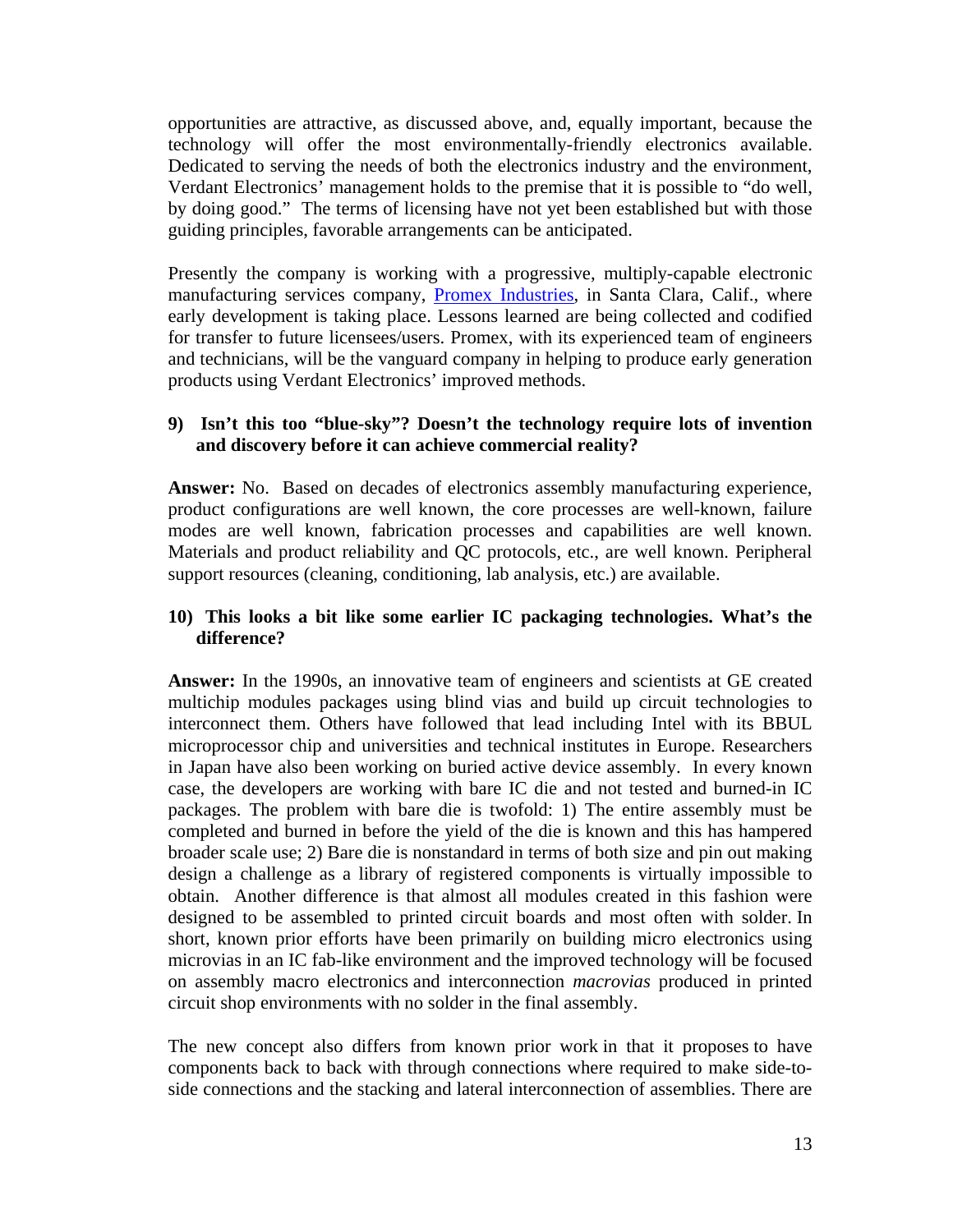a number of other innovations and improvements in the works as well to advance the concept.

To reiterate and summarize, a key difference between earlier and presently developing concepts and the processes in development is that robust, tested and burned-in IC packages will be used in place of the delicate and bare silicon chip of uncertain quality. In recent years embedded passive and embedded active (i.e., IC chip) modules and PCBs have been described but these modules and PCBs are, so far as is known, still being designed to be soldered to a next-level assembly. The technology presently in development proposes the complete elimination of solder and all of the associated problems it brings with it. This is an important distinction in the evolutionary development of improved electronics over time where each succeeding generation builds on the foundations of earlier work. To paraphrase Isaac Newton: "If Verdant Electronics has been able to see a bit further than others, it is because it has benefited from standing on the shoulders of giants."

### **11) Will products built this way be Underwriters Laboratories (UL) certifiable?**

**Answer:** Indications are favorable, although no submittals have been made at the time of this writing. Verdant's technology is a departure from the norm, but is expected to be produced using legacy materials that are [UL certified.](http://www.ul.com/plastics/flame.html) Testing and information exchange is anticipated and acceptance is expected; especially because the improved process technology does not thermal-shock the electronics nor require high temperature exposure, typical of conventional SMT processing. Flame retardation will be important, and material-selection will accommodate that capability.

#### **11) Is the technology and structure appropriate for a variety of product types?**

**Answer:** The technology will be useful for a wide range of applications of volume and complexity; from low volume/low complexity to high volume/high complexity, thru low-volume, high-complexity, highest reliability products. The first areas of interest will include consumer products, memory modules, phone modules, computer card modules, RFID and smart cards; and high reliability electronics for military, aerospace, under-the-hood, and medical applications. Beyond these conventional applications, improved products are envisioned to succeed also in flexible circuits, and curved-substrate products. While the first functional prototypes are simple LED circuits, it is anticipated that cell phones and military products could be leading candidates for product qualification and introduction, given their demands for highreliability, high-density, thermal and mechanical-shock resistance, especially in the face of the current lead-free imperatives. See Appendix C for examples.

#### **12) Is the technology appropriate for X-Ray inspection?**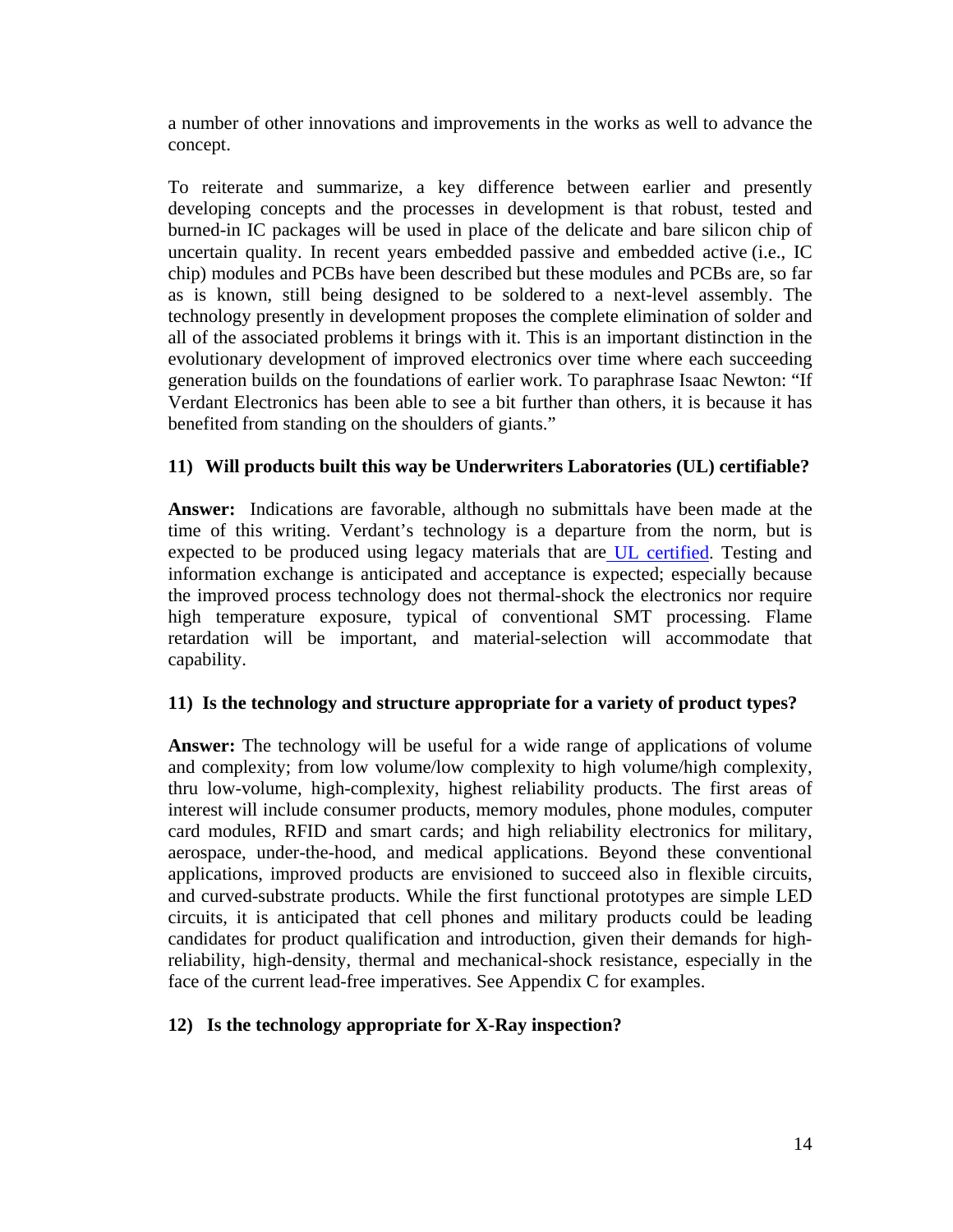**Answer** Yes, should it be necessary or simply desired for whatever reason. The encapsulant will not obscure the image, and subsequent build-up steps should be readily verifiable in-process because of fewer copper planes and traces.

### **13) Will related industries be affected by this reverse order process technology?**

**Answer:** Yes. The technology could eventually have a significant impact. Solder for electronics is a  $\sim$  \$600 million annual market. This represents  $\sim$  1% of the roughly 110 billion dollar EMS market. The effects will not be immediate, of course, because of the inertia of current manufacturing. The compelling advantages of Verdant's approach are expected to have far-reaching effects that will include the manufacture of reflow ovens, flux manufacture and cleaning equipment and chemistry suppliers. Further, the disruption and compensatory response of the PCB fabrication and support industry will be similarly significant but it also opens doors to new opportunities.

### **14) Will the technology have any impact on the semiconductor industry?**

**Answer:** Yes, and beneficially, based on the benign nature of the processing and reduced thermal shock and profiles. The technology could have other bonus farreaching impacts based on that same room temperature process potential. A range of prospective semiconductor materials have been identified and they are available to varying degrees. Some have reportedly been excluded from consideration because of the thermal excursions expected in assembly. It is possible that this new process could open the door to a broader range of prospective semiconductor materials. As an example, a clear benefit to the optoelectronics industry is likely, because their components could be used with the process, avoiding the high temperatures encountered in conventional solder assembly… especially now that lead-free processing is seen to require some reflow profiles that are approaching 260 °C.

### **15) Will this technology have an impact on electronic product design?**

**Answer:** Yes**.** The solutions in development are expected to have a very positive effect on design, in that they have the ability to open routing channels and thus reduce layer count requirements. Moreover, the technology offers the designer the opportunity to completely ignore non-functional lands, thus opening up additional circuit real estate to prospective additional use in routing or spacing circuits. New products will likely arise to take advantage of improved thermal management, embedded components, physical structures, topology and mechanical-property options. Additional concepts are being collected and codified relative to design to allow for the creation of brick like assemblies that can be interconnected on all edges and both major surfaces. Moreover, the concept extends to the creation of interconnected brick-like elements that are interlaced with cooling features that have not been available before. Design and EDA tool developers have been made aware of the opportunity and it is anticipated that they will begin to modify their tools to meet the slightly different needs of the new technology and make the designer's job easier.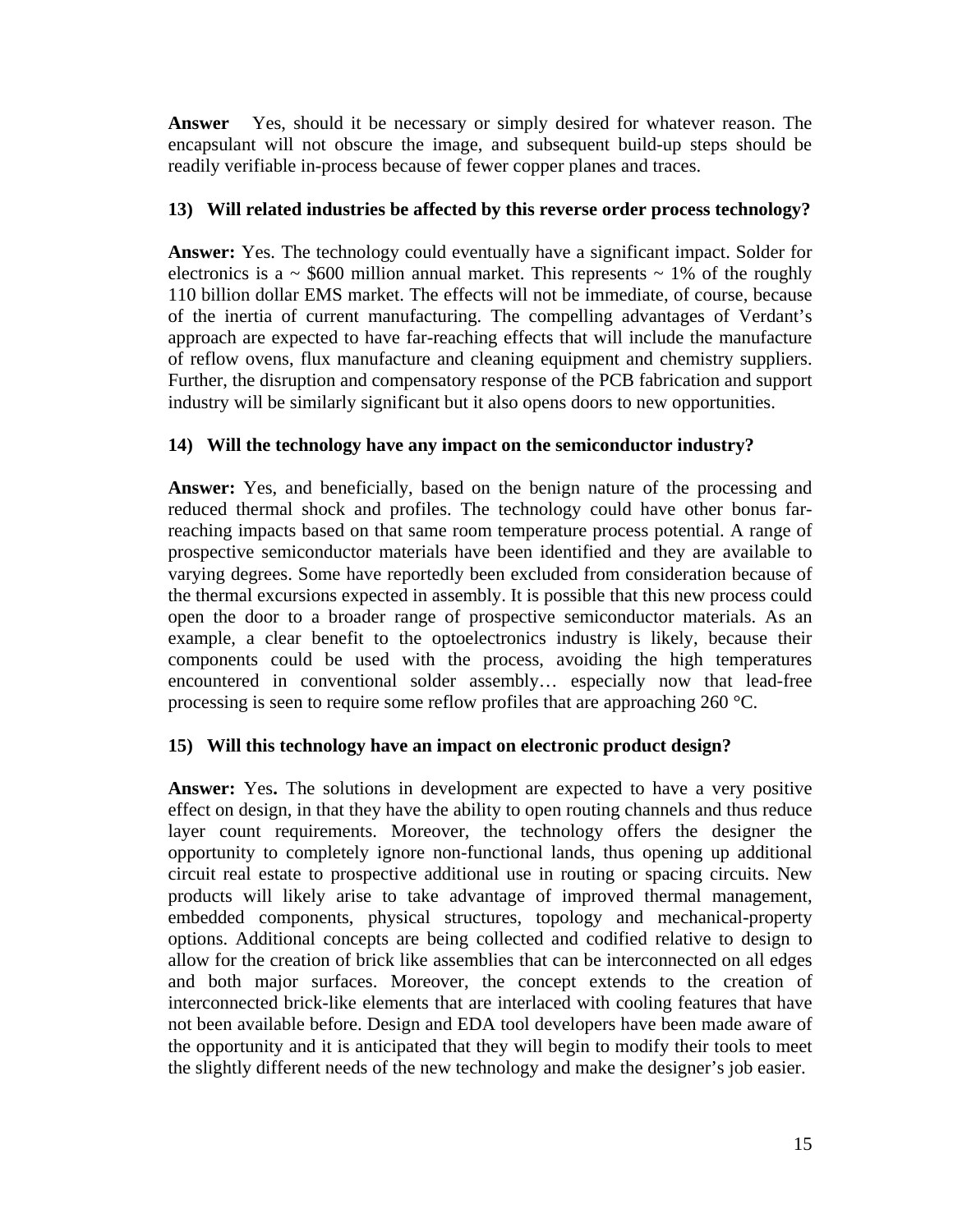#### **16) Can the technology facilitate high-density designs?**

**Answer**: Absolutely. Using this reverse order process technology designs can be much higher-density, simply because surface catch-pads and non-functional internal via pads are eliminated, and routing topology can be optimized, and tolerance stacks will be tighter. (See Appendix D)

### **17) Can products designed in this manner offer electromagnetic interference (EMI) protection?**

**Answer:** Yes. Improved designs can embody conductive elements (metallic coatings, screens, shields, etc.) locally or spanning and covering the entire assembly. The EMI metal-coat will thus block both the emission of and reception interference by EMI radiation. Moreover, with a metal coating, it could be nearly hermetic.

### **18) How will the technology address the assembly of passives (chip-caps, chip resistors, MELFs, etc.) and other packages, whose terminals are typically tin-lead solder-plated?**

**Answer:** This is an important question and there is no definitive answer at this moment. While there in nothing intrinsic in solder that would inhibit a metal such as copper from being plated to tin, solder--whether tin-lead or lead free--is not plated to under normal circumstances. It is in fact very possible that the solder finish can be reliably activated and plated to but there is need to prove that such is the case. The most desirable finish for component package leads appears to be copper and this would obviate the need to overplate the leads, thus avoiding that expense.

Pre-treatment could offer solutions and further development may be necessary. However, because the interconnections will be encapsulated and not be as highly stressed, as are traditional soldered components, this may prove to be a non concern. As an option, until there is certainty that there is need for a new finish and it is broadly instituted by discrete component suppliers, discrete devices can either be integrated into the assembly and soldered to a component or they can be assembled to a carrier using conductive adhesives and processed as a regular component. Since a significant number of circuit failures are related to discrete devices' solder joints because of high temperatures, any of the methods described could significantly improve final yield.

It is expected that over time and initially in critical niches, a package supply segment will arise that will offer lower-cost copper end terminations, optimum for the technology.

### **19) Can the technology accommodate very small geometries, such as with 0201 and 01005 discrete devices?**

**Answer:** Yes. Any device that can be handled and placed is useable. In fact, the shrink advantages with these tiny devices are more desirable, because large solder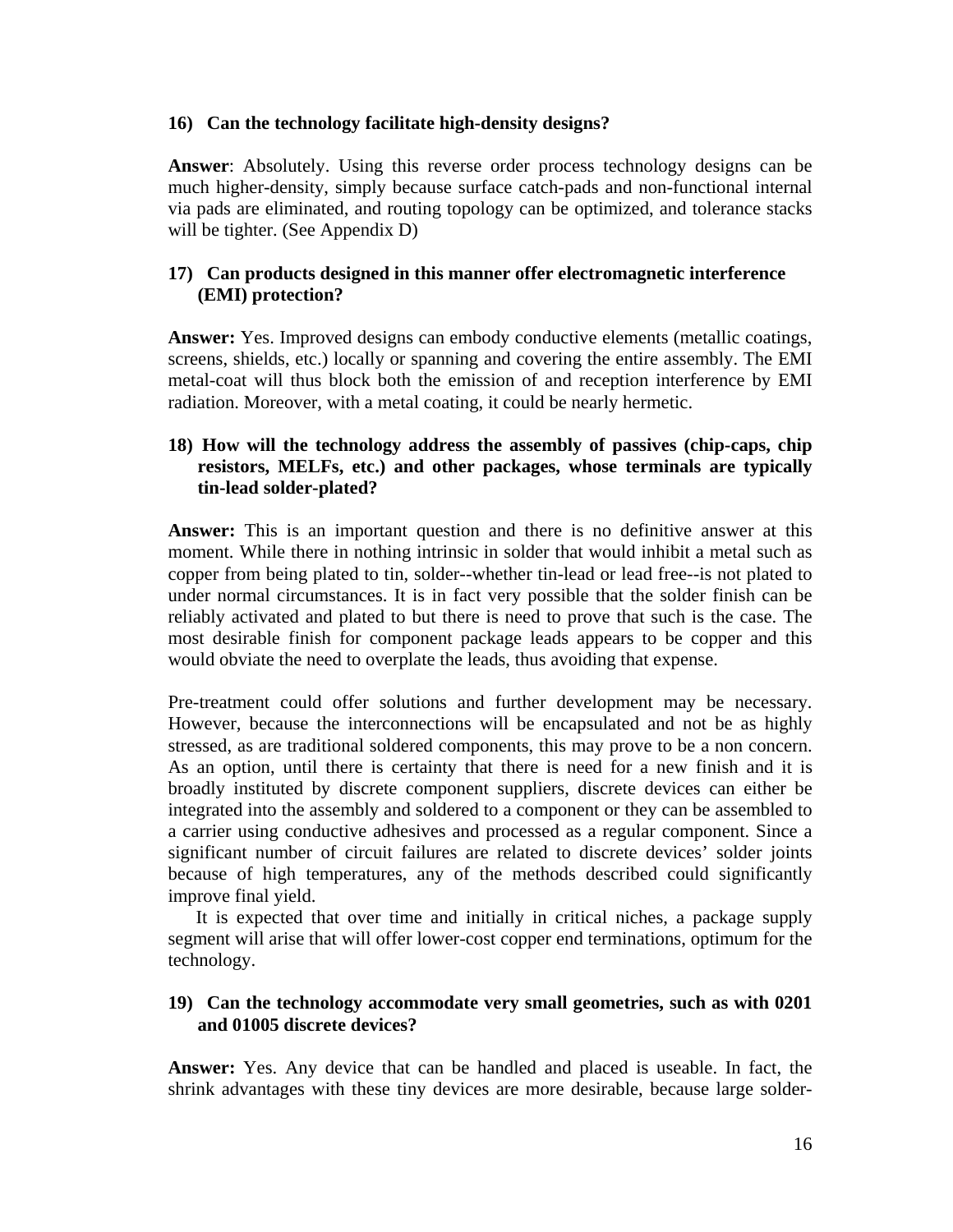fillet lands are not necessary with the technology and overall density can thereby be increased.

#### **20) Can the technology deal with misregistration, at placement and then during encapsulation, should it occur?**

**Answer:** Yes. This is important. It is true that the familiar molten-film self-centering effect will not exist with the proposed process. As with conventional SMT processing**,** initial placement errors and damaged leads will be one of the improved technology's processing challenges. It is expected that these issues will be resolved using careful rheological and dispense control tack-films, smart optical patternrecognition targeting, and/or adaptive point-point interconnect. In fact, it is expected that the improved process will prove superior, in that perfect coplanarity and positioning may not be required, in all situations, given the adaptive capability of subsequent plate-up steps.

### **21) Are rework or second operation possible using the improved technology?**

**Answer:** Yes, but likely it will be with some difficulty. Fundamentally if it becomes necessary to rework, something must have gone unnecessarily wrong with the design and/or process. That said, concepts for rework have been considered. These could involve the removal or isolation of the defective parts (such as by laser or water jet cutting) and replacement with a new device. Circuit rework, "cuts-and-jumps", "white-wiring," etc., will be a similar processing challenge. It is conceptually possible to, in essence, erase the circuits and begin again. These process development and demo tasks are being planned. The preference is, of course, to design and build the structures right the first time.

### **22) Can the technology accommodate present and future direct-write PWB concepts?**

**Answer:** Yes. Exploratory work confirms that direct-write could create the desirable interconnect integrity. Material selection, particularly conductivity and adhesion, will be key, enabled by the benign thermal profiles used in the improved process. Encapsulation of circuits and the lack of mechanical stress should ameliorate many concerns.

#### **22) Can the improved technology accommodate optoelectronics?**

**Answer:** Yes. It is anticipated that the technology will be adaptable for use in optoelectronic applications and the concept can be adapted to the integration of copper and photo optical channels for data transmission. It should be noted that the more benign lower-temperature process in development is more adaptable to thermally-vulnerable photonic and optoelectronic systems. Certain additional capabilities such as access / placement, positioning and alignment, transparency, etc.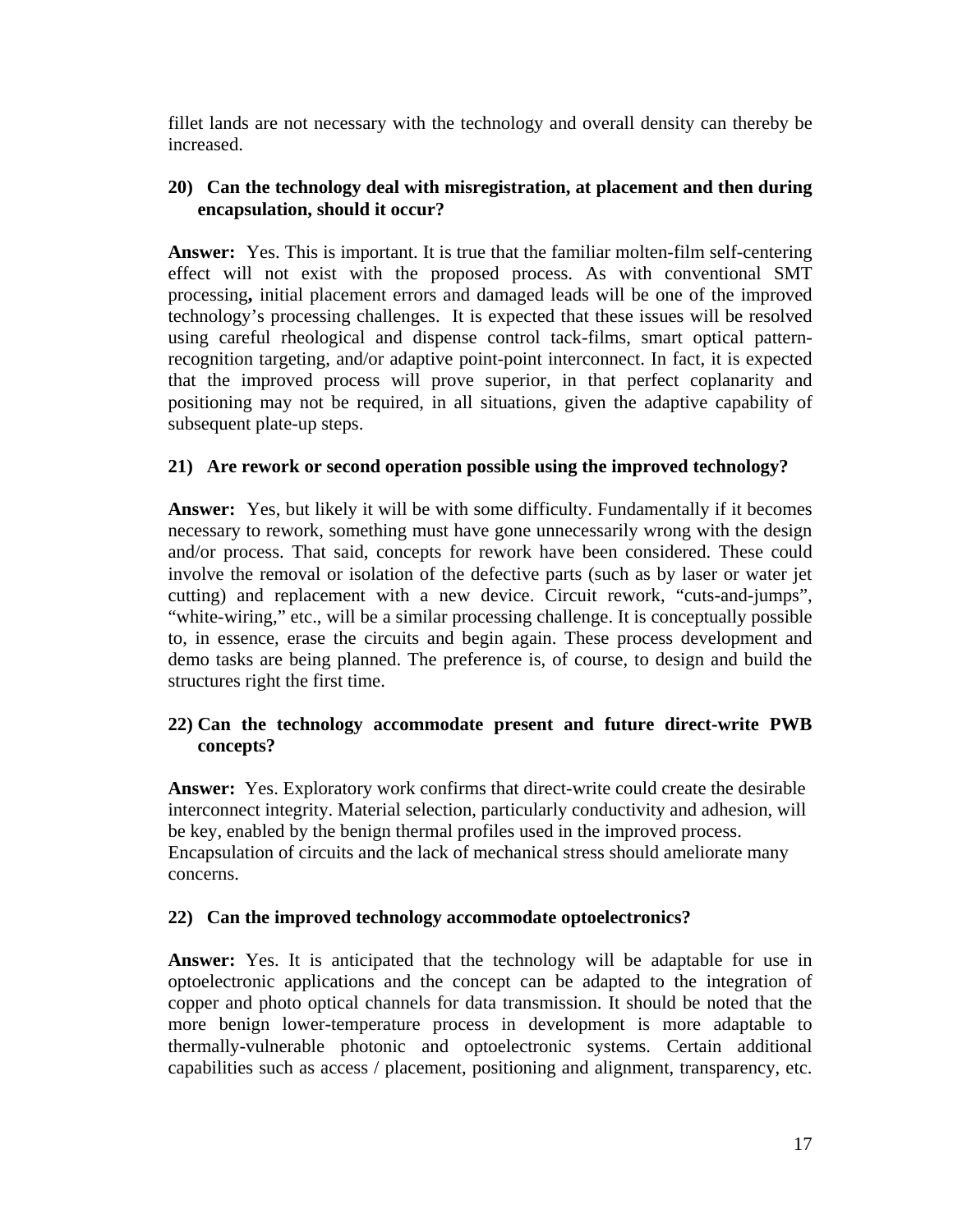could offer further advantages. The technology could help reinvigorate this optoelectronic industry, stalled since the collapse of 2001.

#### **23) Are there other possibilities for interconnection of the components beyond those just mentioned?**

**Answer:** Yes. Some of the technologies of earlier years could be resurrected for this technology. For example, stitch wire and resistance welding wire interconnection and laser welding methods are options for making point-to-point connections. Conceivably, wire bonding technology can be used to make desired connections. These discrete wire technologies offer very quick path solutions to one of a kind or low volume assembly. Also envisioned is the possibility of making coaxial connections between components as needed. Moreover, air dielectric constructions are a possible option for high-speed applications.

#### **24) Will the assemblies cost more?**

**Answer:** No. They should become less expensive because of fewer materials and process steps, less energy, shorter supply chains, fewer intermediate processors and, ultimately, much less material waste. Certainly better comparative data awaits more experience with actual products and high-volume runs, and development of support infrastructure, over time.

#### **25) What can be said about reliability of these assemblies?**

**Answer:** This is an extremely important question. No testing has been done yet, but reliability experts who have seen the concept have very positive expectations. The reduction in the number and type of interconnections is a big step in the right direction. As world renowned reliability expert Werner Engelmaier observes:

*"Page: 18 The big difference is that there are no connections subject to creep-fatigue, since nothing in this interconnection technology requires a low melting temperature, and thus operating temperatures will be way below a homologous temperature of Th=0.5 where creep becomes significant. The fatigue, to the extent it will occur, will be all in high-cycle fatigue, something just not possible with solders where all fatigue is low-cycle fatigue in combination with creep."* 

Elimination of all soldering issues, especially lead-free issues, is a key benefit. Actually, the reverse order processing concept eliminates all the industry-recognized solder-joint vulnerabilities. Conventional PCB plated-though-hole vias, as mentioned earlier, are most vulnerable to high temperature excursions. In contrast, because all electrical interconnections become solid monolithic, interface-free, and because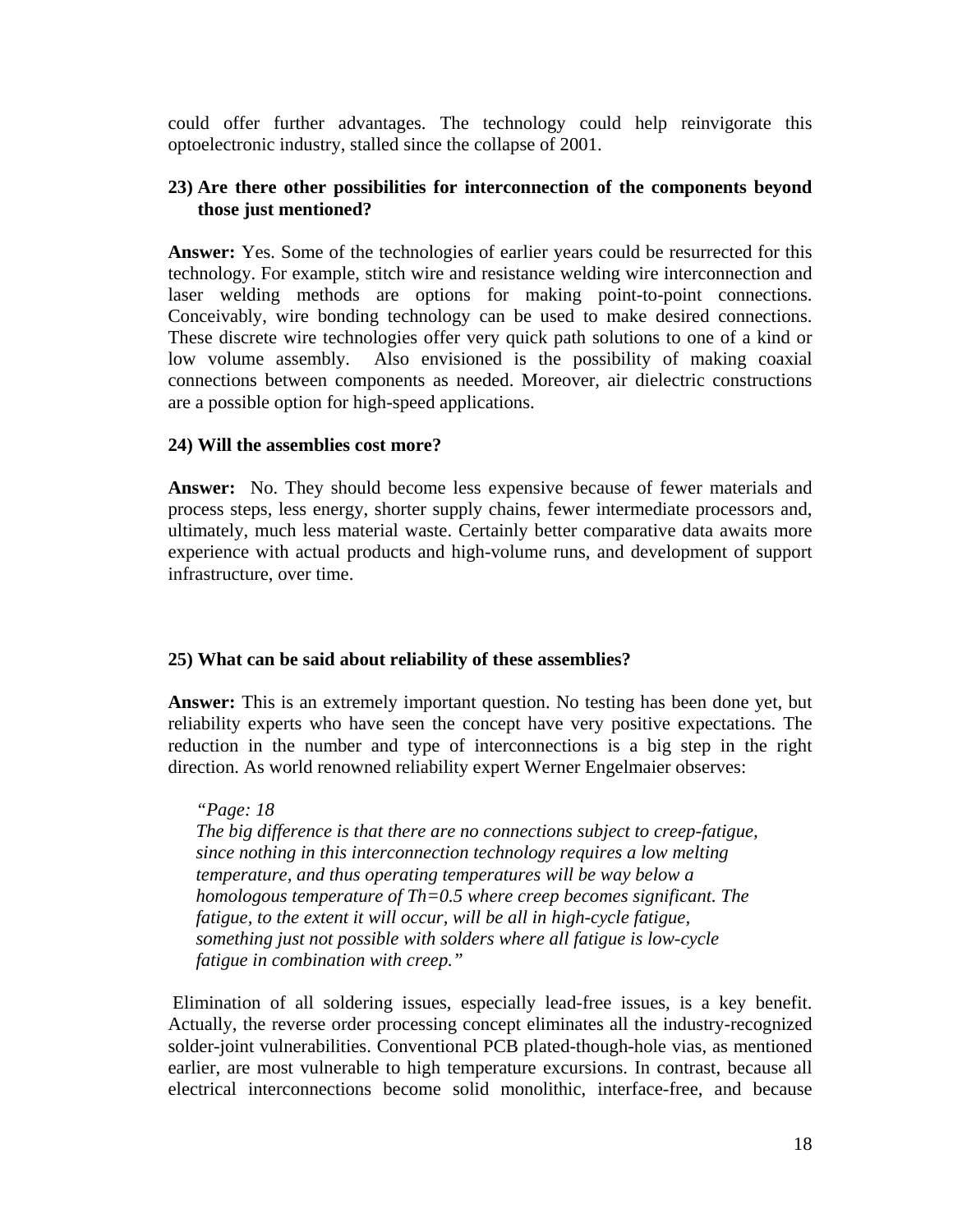processing takes place at near room temperature, temperature induce risks are reduced. Certainly, these benefits must be demonstrated, tested, qualified and validated. These efforts are ongoing and planned.

### **26) There are many different types of lead finishes presently used on components. Can they all be reliably plated to?**

**Answer:** The base metal on most components today is copper and it is possible to remove the finish to expose copper, which can be reliably plated to. This has been well demonstrated over the history of PCB technology. There are some Alloy 42 lead frame materials in use but mostly for ceramic packages. Plating processes and compensatory measures, within the improved process and/or upstream in packaging technologies will arise. Wholesale change is not expected to happen overnight. These solutions will be rolled out over time, along with support technologies and infrastructure. Logic and economics indicate that there should be only a limited number of package types and finishes in the future.

#### **27) What about connectors and sockets? Can they be added or connected to the assembly if needed?**

**Answer:** The body of the assembly can serve as an edge card connector if desired. This is much like a standard PCB assembly. On the other hand, discrete connectors and sockets are much like components and can be put in place like a component. They may require special preparation, such as protective caps, to shield and protect their contacts through processing and until they are ready for use. When ready, the protective cap can be removed and a solderless processor or other assembly can be socketed and/or the connector can be mated to its male or female counterpart. Certainly at any point the improved assembly can accommodate compliant-pin, pressfit and similar odd-form second-operation components. It is likely that many new types of connectors and sockets will be developed in the coming years to take advantage of the unusual capabilities and economies.

### **28) This seems like a very large and daunting task. Even if the industry accepts the ideas, won't it take the industry a long time to adapt to this new way of manufacturing?**

**Answer:** There will be many challenges ahead, of course, but the fundamental ideas behind the proposed approach builds on the proven ideas of many different technologies of the past. Though invention and reinvention are part of what is being proposed, it is not so much a matter of invention as it is one of orchestration and bringing the right technologies into play in the right order.

As to the matter of how long it will take, that is a matter that will be determined by the collective will of the industry to change. Change always comes with or without our consent. The question companies must ask themselves is: "Do we want to be the master of change or do we want to be its servant?"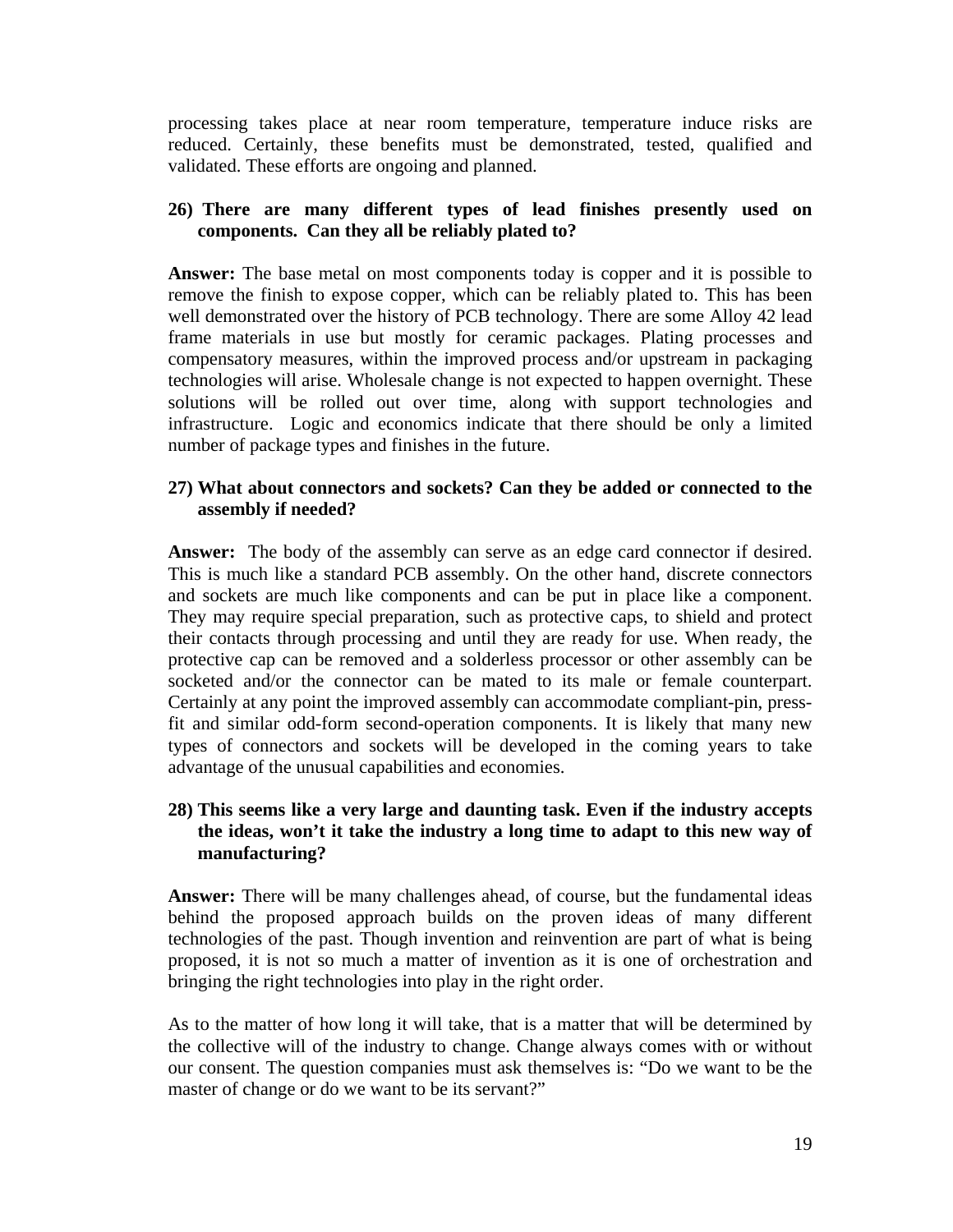For inspiration in this matter, Verdant Electronics management has turned to the sage advice of the late  $18<sup>th</sup>$  and early  $19<sup>th</sup>$  century German philosopher, Johann Goethe who said:

*"The moment one definitely commits oneself, then providence moves too. All sorts of things occur to help one that would never otherwise have occurred.* 

*A whole stream of events issues from the decisions, raising in one's favor all manner of unforeseen incidents and meetings and material assistance which no man could have dreamed would have come his way.* 

*Whatever you can do or dream you can, begin it. Boldness has genius, power and magic in it.* 

*Begin it now."* 

*~Johann Wolfgang von Goethe*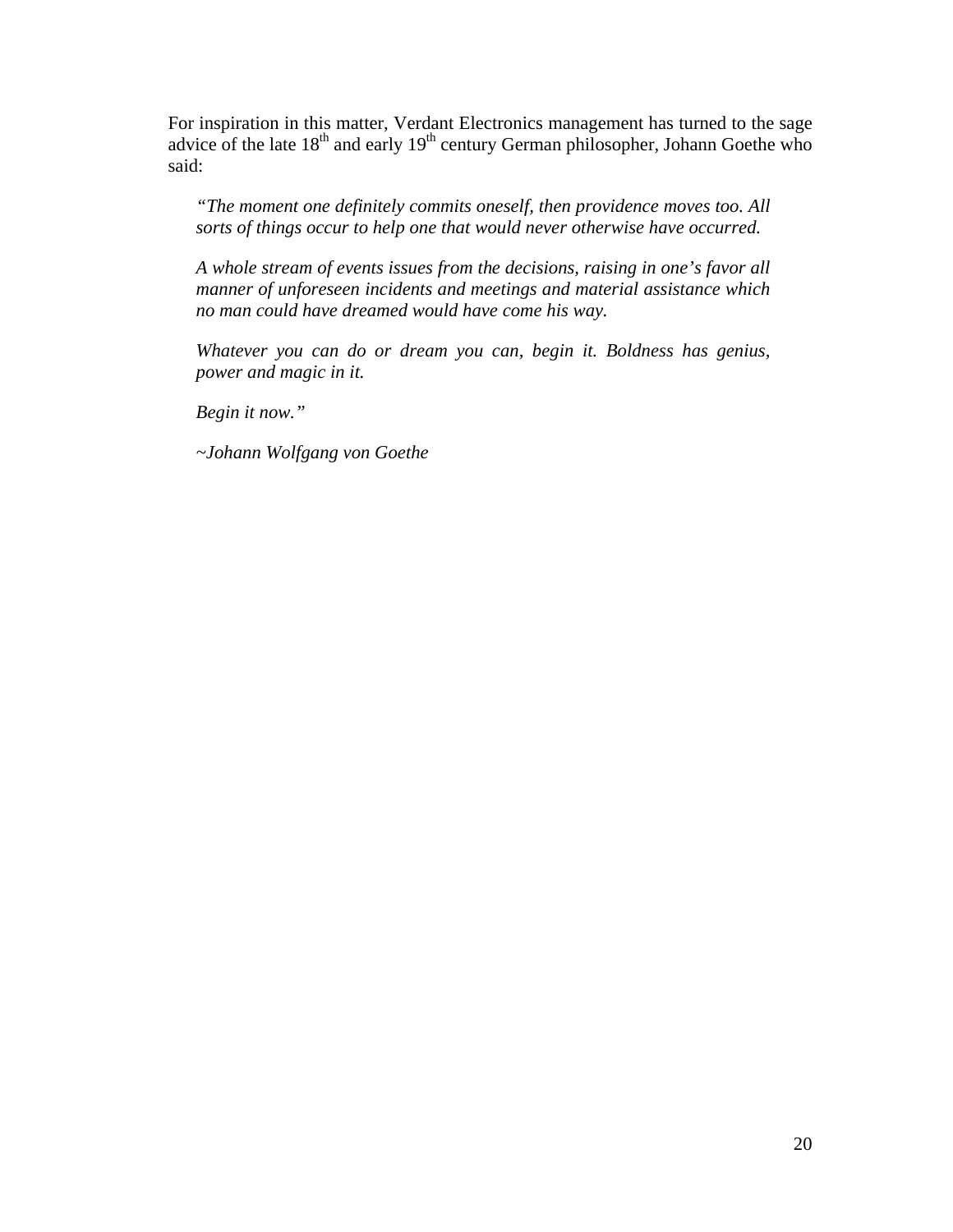

**Appendix A** Solder-Joint complexity. Note all the factors leading to a properly placed solder-joint.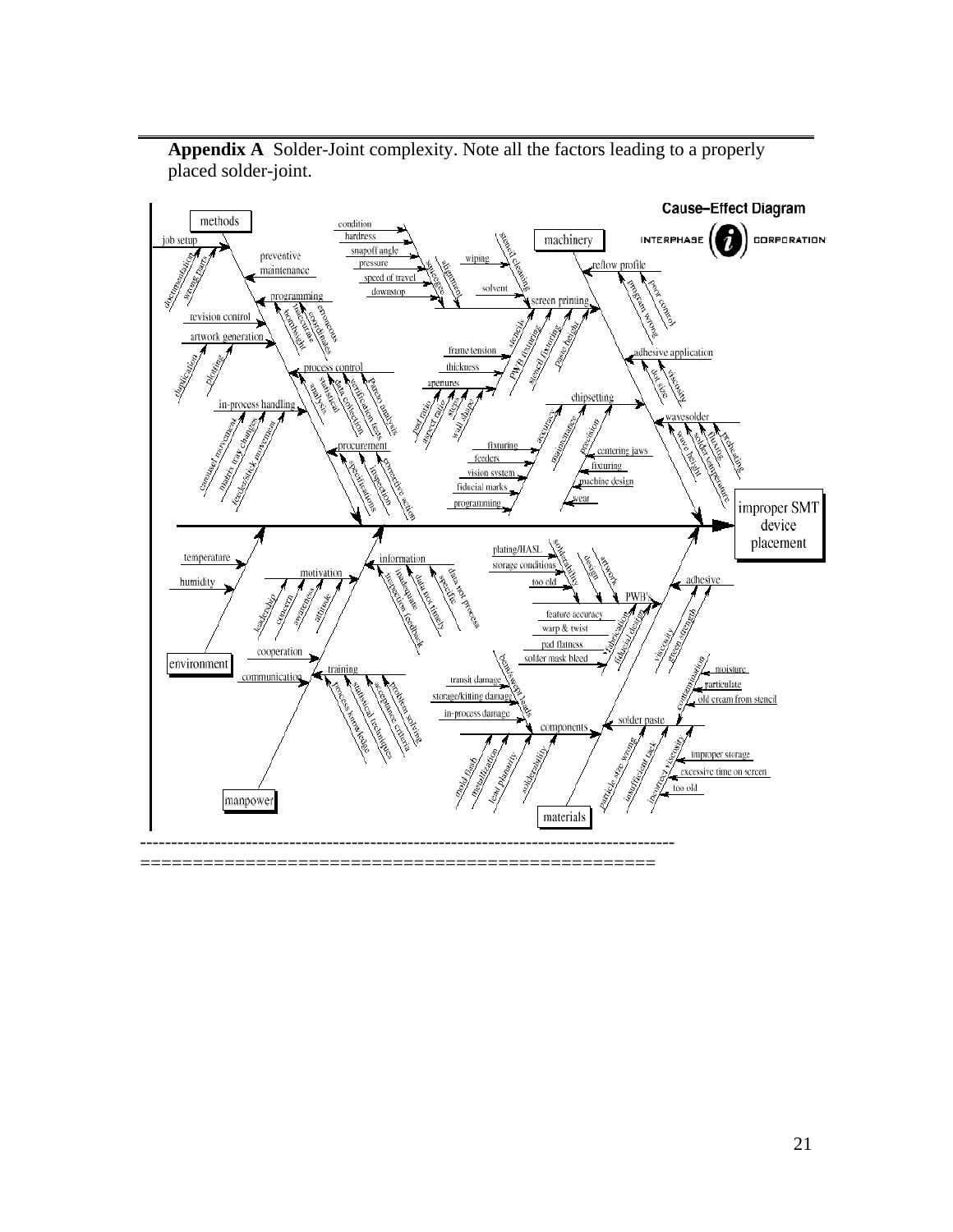# **Appendix B** Benefits of Verdant Electronics' Occam Process

| Primary benefit            | Secondary Benefit                                                                                                                                                     |
|----------------------------|-----------------------------------------------------------------------------------------------------------------------------------------------------------------------|
|                            | No PCB procurement<br>1)                                                                                                                                              |
| No PCBs required           | 2)<br>No PCB testing required                                                                                                                                         |
|                            | 3)<br>No spares required<br>4)<br>No finish or shelf life issues                                                                                                      |
|                            | 5)<br>No board warpage concerns                                                                                                                                       |
|                            | 6)<br>Completely additive with low material use and near zero waste                                                                                                   |
|                            | 7)<br>All copper system (no special finish concerns)                                                                                                                  |
|                            | 8)<br>Integral connector constructions are still possible                                                                                                             |
|                            | No RoHS restricted material concerns<br>1)                                                                                                                            |
| Elimination of soldering   | 2)<br>No board finish or component solderability concerns                                                                                                             |
|                            | 3)<br>No solder inspection required (no solder shorts or opens)<br>4)<br>No high temperature damage                                                                   |
|                            | 5)<br>No component and assembly moisture bake out required                                                                                                            |
|                            | Significant energy use reduction by eliminating reflow<br>6)                                                                                                          |
|                            | 7)<br>Eliminates solder the weakest link in electronics assemblies                                                                                                    |
|                            | 8)<br>No difficult cleaning required                                                                                                                                  |
|                            | 9)<br>No post cleaning or cleaning residue concerns                                                                                                                   |
|                            | 10)<br>No solder reliability issues<br>Reduced manufacturing steps                                                                                                    |
|                            | 11)<br>Higher performance possible by elimination of solder discontinuities<br>12)                                                                                    |
|                            | No tin whisker concerns<br>13)                                                                                                                                        |
|                            | No delicately shaped leads required on components<br>1)                                                                                                               |
|                            | 2)<br>Components more easily tested and burned in before assembly                                                                                                     |
| Works with standard        | 3)<br>More robust processing possible with all leadless components of reduced types needed (e.g.                                                                      |
|                            | QFN and LGA types only)                                                                                                                                               |
| components but facilitates | Lower cost higher yield devices<br>4)<br>Can free routing space on area array IC packages                                                                             |
| use of more efficient      | 5)<br>Easier test socket designs<br>6)                                                                                                                                |
| components                 | 7)<br>No solder contamination of test contacts                                                                                                                        |
|                            | 8)<br>No MSL issues (e.g., No popcorning)                                                                                                                             |
|                            | 9)<br>Amenable to integration of embedded passives                                                                                                                    |
|                            | Amenable to use with integrated passive assemblies<br>10)                                                                                                             |
|                            | 11)<br>No solderability testing concerns<br>No RoHS concerns                                                                                                          |
|                            | 12)<br>13)<br>Compatible with important advanced package and interconnection concepts (e.g. OTT, SSP)                                                                 |
|                            | Room temperature processing avoids thermal damage of soldering<br>1)                                                                                                  |
| <b>Improved Robustness</b> | 2)<br>Components are fully encapsulated increasing shock and vibration immunity                                                                                       |
|                            | 3)<br>EMI protection can be made integral with $360^{\circ}$ of metal protection                                                                                      |
|                            | 4)<br>Simple structure with fewer elements                                                                                                                            |
|                            | 5)<br>Integral heat spreader possible because soldering is not required                                                                                               |
|                            | 6)<br>Circuit side can be finished with a heat spreader if desired<br>1)<br>Components can be placed closer together to conserve space                                |
|                            | 2)<br>Integral heat spreader allows for redefined placement rules                                                                                                     |
| Greater design freedom     | 3)<br>Completed assemblies can be stacked and interconnected                                                                                                          |
|                            | 4)<br>Can be readily adapted to optoelectronics                                                                                                                       |
|                            | 5)<br>Increased routing capability (no solder lands required when making circuits                                                                                     |
|                            | 6)<br>"Dead" leads can be ignored freeing additional routing space                                                                                                    |
|                            | 7)<br>Easy and low cost reconfiguration and ECOs<br>8)<br>Can be used for flexible circuits                                                                           |
|                            | Assembled components can be functionally tested as an assembly before circuits are built up<br>1)                                                                     |
| Testing and reworkability  | to facilitate trouble shooting if desired or needed                                                                                                                   |
|                            | 2)<br>Circuits can be "erased", components removed and reprocessed. The technology allows for                                                                         |
|                            | mixtures of interconnection technologies to be integrated for ECOs if needed<br>Additional component layers can be added on top of each other or a layer can be added |
|                            | 1)<br>orthogonally to other layers or at other angles into one stacked assembly with interconnection                                                                  |
| 3D Stacked Assemblies      | layers between.                                                                                                                                                       |
|                            | Interconnections could go from any layer to any other layer not just to the adjacent<br>2)                                                                            |
|                            | component layer.                                                                                                                                                      |
|                            | Interconnections can be made accessible from all sides of the stacked assembly not just one<br>3)                                                                     |
|                            | or two sides.                                                                                                                                                         |
|                            | 4)<br>Interconnections can be stairstepped (via SiliconPipe technology).<br>Heat spreaders can be added in between layers if required.<br>5)                          |
|                            |                                                                                                                                                                       |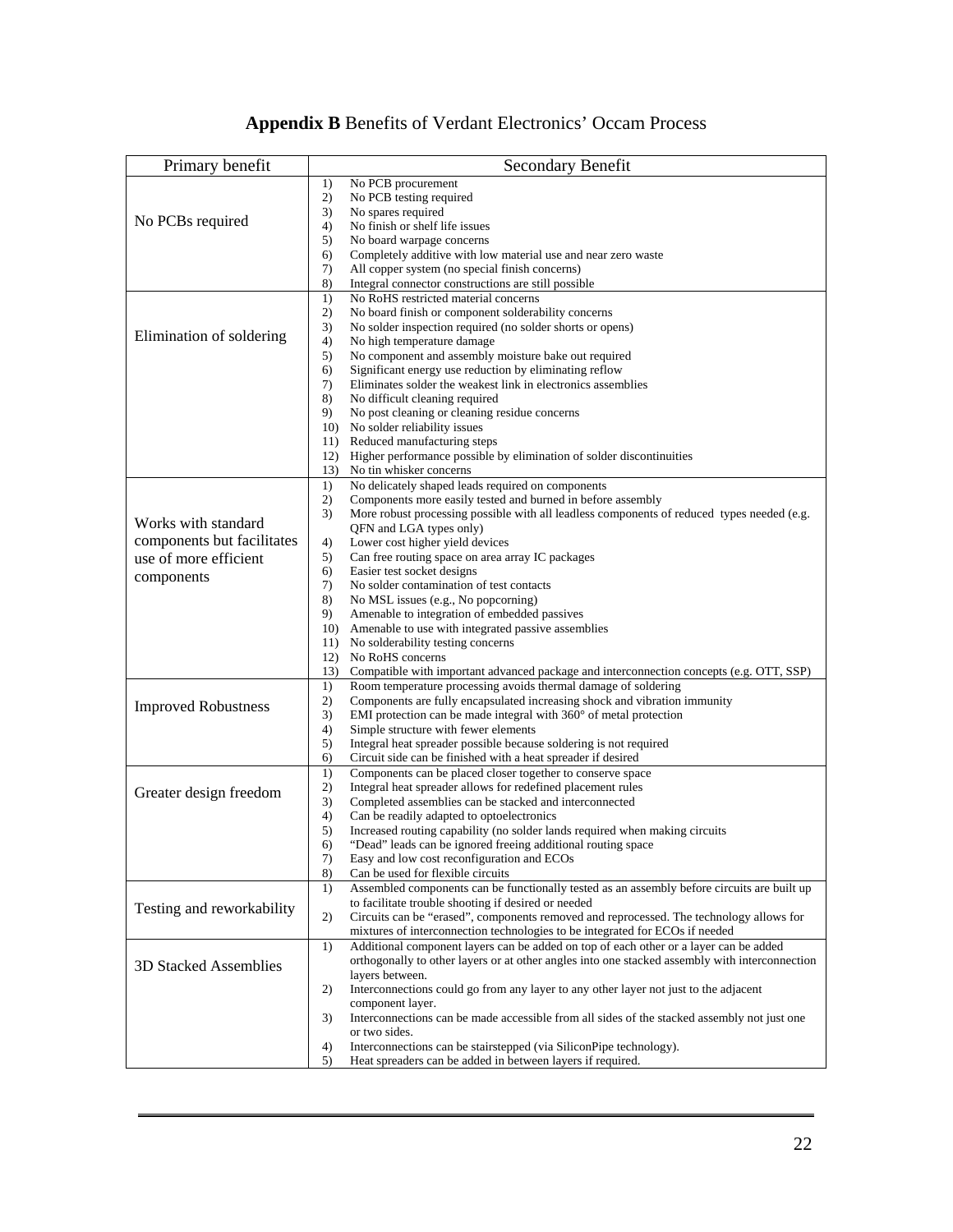# **Appendix C**

Pictures of early Proof-of-Concept modules



**Figure C-1** Initial process demonstration module, using various types of components with and without leads (insert shows copper terminations ready for connections).



**Figure C-2** Backside view of the assembly showing an embedded metal screen for shielding or other purposes.